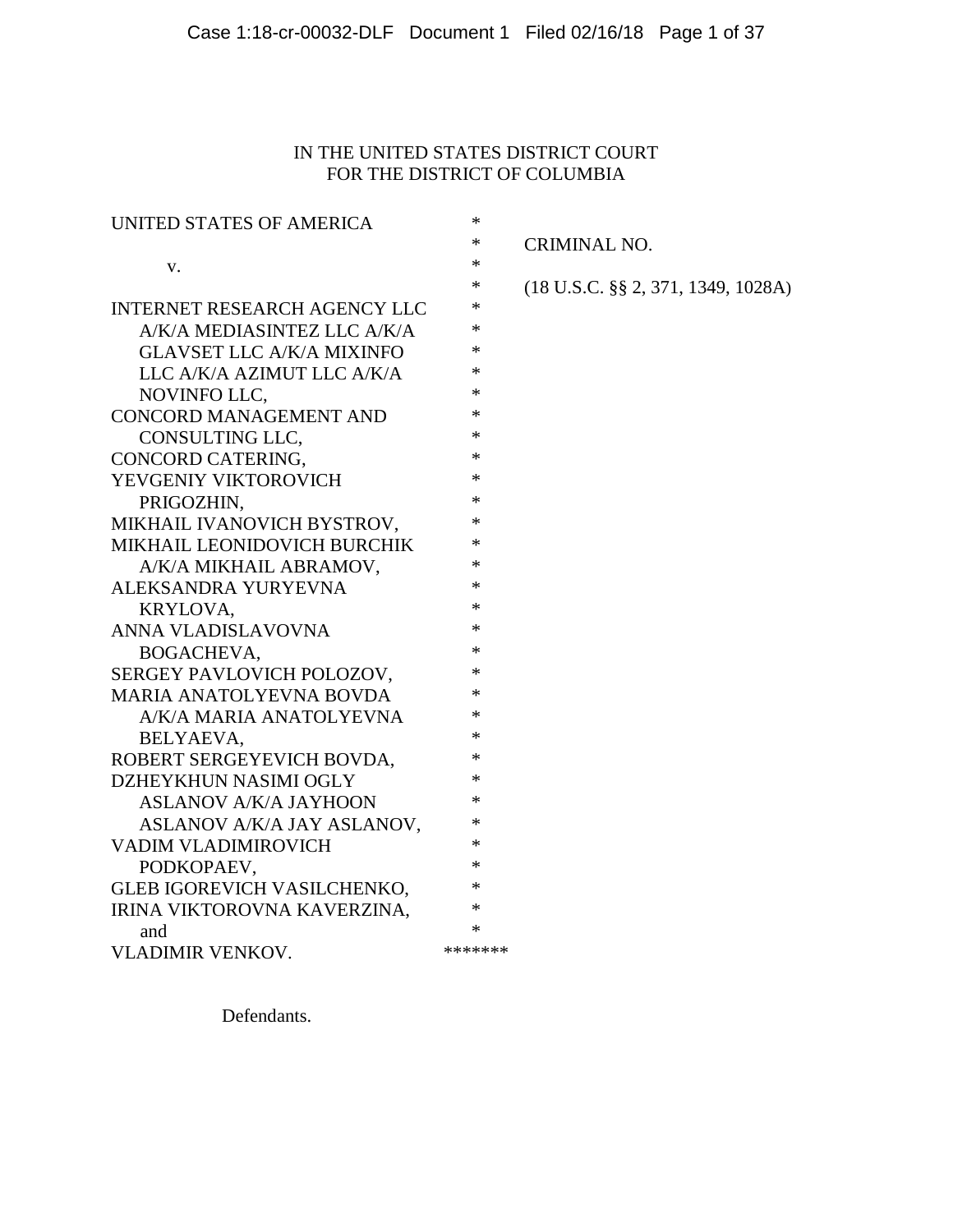#### **INDICTMENT**

The Grand Jury for the District of Columbia charges:

### **Introduction**

1. The United States of America, through its departments and agencies, regulates the activities of foreign individuals and entities in and affecting the United States in order to prevent, disclose, and counteract improper foreign influence on U.S. elections and on the U.S. political system. U.S. law bans foreign nationals from making certain expenditures or financial disbursements for the purpose of influencing federal elections. U.S. law also bars agents of any foreign entity from engaging in political activities within the United States without first registering with the Attorney General. And U.S. law requires certain foreign nationals seeking entry to the United States to obtain a visa by providing truthful and accurate information to the government. Various federal agencies, including the Federal Election Commission, the U.S. Department of Justice, and the U.S. Department of State, are charged with enforcing these laws.

2. Defendant INTERNET RESEARCH AGENCY LLC ("ORGANIZATION") is a Russian organization engaged in operations to interfere with elections and political processes. Defendants MIKHAIL IVANOVICH BYSTROV, MIKHAIL LEONIDOVICH BURCHIK, ALEKSANDRA YURYEVNA KRYLOVA, ANNA VLADISLAVOVNA BOGACHEVA, SERGEY PAVLOVICH POLOZOV, MARIA ANATOLYEVNA BOVDA, ROBERT SERGEYEVICH BOVDA, DZHEYKHUN NASIMI OGLY ASLANOV, VADIM VLADIMIROVICH PODKOPAEV, GLEB IGOREVICH VASILCHENKO, IRINA VIKTOROVNA KAVERZINA, and VLADIMIR VENKOV worked in various capacities to carry out Defendant ORGANIZATION's interference operations targeting the United States. From in or around 2014 to the present, Defendants knowingly and intentionally conspired with each other (and with persons known and unknown to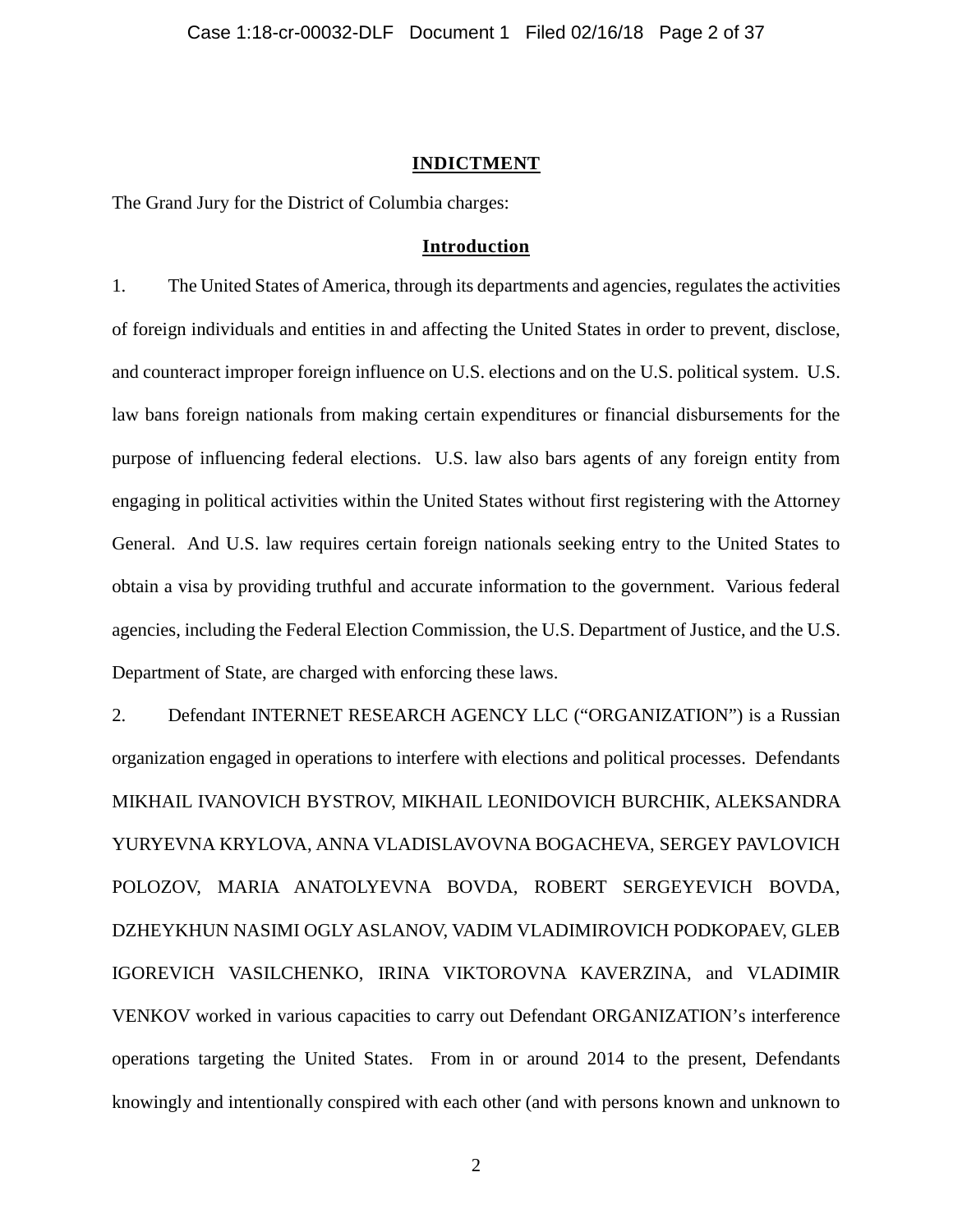# Case 1:18-cr-00032-DLF Document 1 Filed 02/16/18 Page 3 of 37

 the Grand Jury) to defraud the United States by impairing, obstructing, and defeating the lawful functions of the government through fraud and deceit for the purpose of interfering with the U.S. political and electoral processes, including the presidential election of 2016.

 3. Beginning as early as 2014, Defendant ORGANIZATION began operations to interfere with the U.S. political system, including the 2016 U.S. presidential election. Defendant ORGANIZATION received funding for its operations from Defendant YEVGENIY VIKTOROVICH PRIGOZHIN and companies he controlled, including Defendants CONCORD MANAGEMENT AND CONSULTING LLC and CONCORD CATERING (collectively "CONCORD"). Defendants CONCORD and PRIGOZHIN spent significant funds to further the ORGANIZATION's operations and to pay the remaining Defendants, along with other uncharged ORGANIZATION employees, salaries and bonuses for their work at the ORGANIZATION.

 4. Defendants, posing as U.S. persons and creating false U.S. personas, operated social media pages and groups designed to attract U.S. audiences. These groups and pages, which addressed divisive U.S. political and social issues, falsely claimed to be controlled by U.S. activists when, in fact, they were controlled by Defendants. Defendants also used the stolen identities of real U.S. persons to post on ORGANIZATION-controlled social media accounts. Over time, these social media accounts became Defendants' means to reach significant numbers of Americans for purposes of interfering with the U.S. political system, including the presidential election of 2016.

 5. Certain Defendants traveled to the United States under false pretenses for the purpose of collecting intelligence to inform Defendants' operations. Defendants also procured and used computer infrastructure, based partly in the United States, to hide the Russian origin of their activities and to avoid detection by U.S. regulators and law enforcement.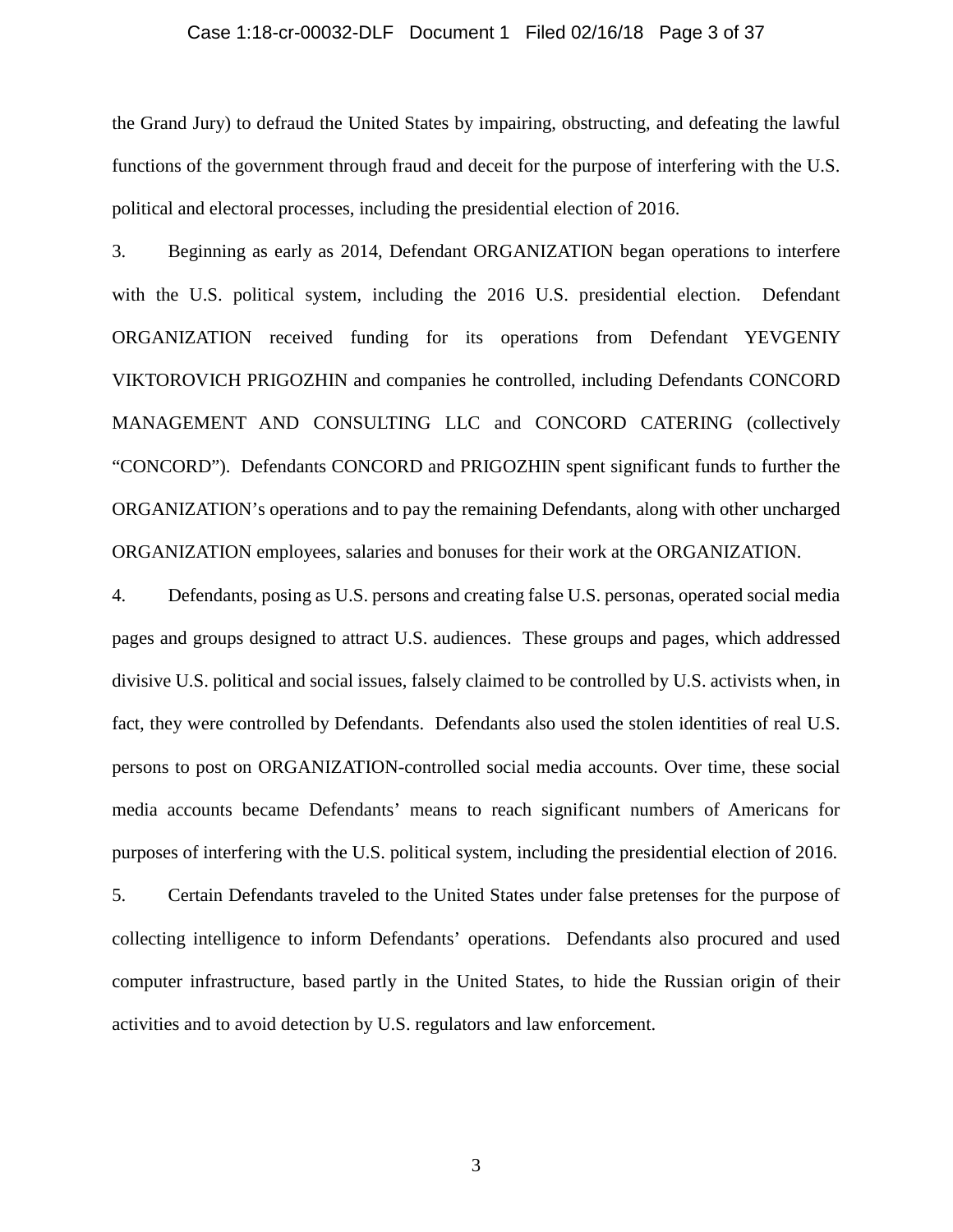# Case 1:18-cr-00032-DLF Document 1 Filed 02/16/18 Page 4 of 37

 6. Defendant ORGANIZATION had a strategic goal to sow discord in the U.S. political system, including the 2016 U.S. presidential election. Defendants posted derogatory information about a number of candidates, and by early to mid-2016, Defendants' operations included supporting the presidential campaign of then-candidate Donald J. Trump ("Trump Campaign") and disparaging Hillary Clinton. Defendants made various expenditures to carry out those activities, including buying political advertisements on social media in the names of U.S. persons and entities. Defendants also staged political rallies inside the United States, and while posing as U.S. grassroots entities and U.S. persons, and without revealing their Russian identities and ORGANIZATION affiliation, solicited and compensated real U.S. persons to promote or disparage candidates. Some Defendants, posing as U.S. persons and without revealing their Russian association, communicated with unwitting individuals associated with the Trump Campaign and with other political activists to seek to coordinate political activities.

<span id="page-3-0"></span> 7. In order to carry out their activities to interfere in U.S. political and electoral processes without detection of their Russian affiliation, Defendants conspired to obstruct the lawful functions of the United States government through fraud and deceit, including by making expenditures in connection with the 2016 U.S. presidential election without proper regulatory disclosure; failing to register as foreign agents carrying out political activities within the United States; and obtaining visas through false and fraudulent statements.

### **COUNT ONE**

#### **(Conspiracy to Defraud the United States)**

 8. Paragraphs 1 through [7](#page-3-0) of this Indictment are re-alleged and incorporated by reference as if fully set forth herein.

9. From in or around 2014 to the present, in the District of Columbia and elsewhere,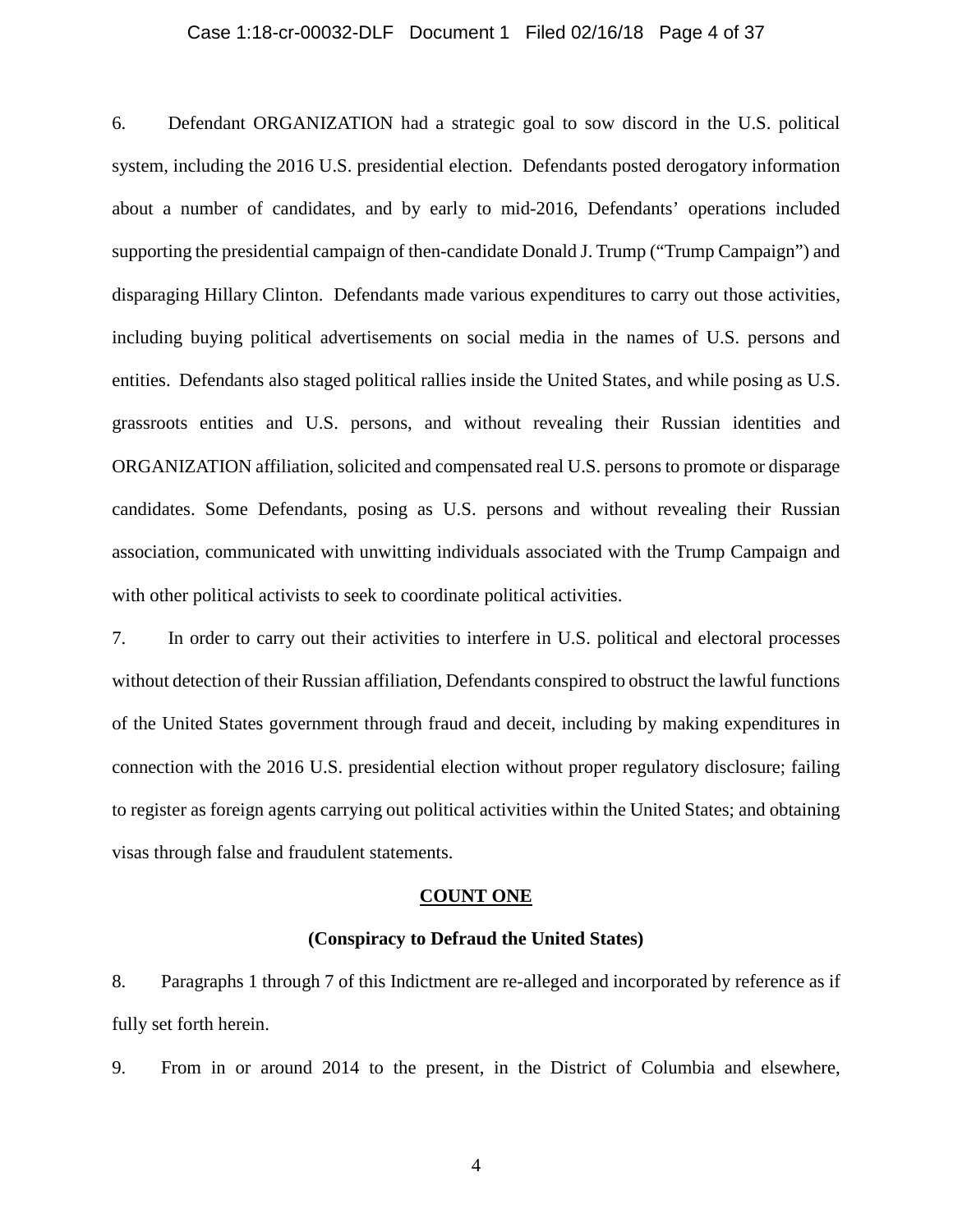Defendants, together with others known and unknown to the Grand Jury, knowingly and intentionally conspired to defraud the United States by impairing, obstructing, and defeating the lawful functions of the Federal Election Commission, the U.S. Department of Justice, and the U.S. Department of State in administering federal requirements for disclosure of foreign involvement in certain domestic activities.

### **Defendants**

10. Defendant INTERNET RESEARCH AGENCY LLC (Агентство Интернет Исследований) is a Russian organization engaged in political and electoral interference operations. In or around July 2013, the ORGANIZATION registered with the Russian government as a Russian corporate entity. Beginning in or around June 2014, the ORGANIZATION obscured its conduct by operating through a number of Russian entities, including Internet Research LLC, MediaSintez LLC, GlavSet LLC, MixInfo LLC, Azimut LLC, and NovInfo LLC. Starting in or around 2014, the ORGANIZATION occupied an office at 55 Savushkina Street in St. Petersburg, Russia. That location became one of the ORGANIZATION's operational hubs from which Defendants and other co-conspirators carried out their activities to interfere in the U.S. political system, including the 2016 U.S. presidential election.

- a. The ORGANIZATION employed hundreds of individuals for its online operations, ranging from creators of fictitious personas to technical and administrative support. The ORGANIZATION's annual budget totaled the equivalent of millions of U.S. dollars.
- b. The ORGANIZATION was headed by a management group and organized into departments, including: a graphics department; a data analysis department; a search-engine optimization ("SEO") department; an information-technology ("IT")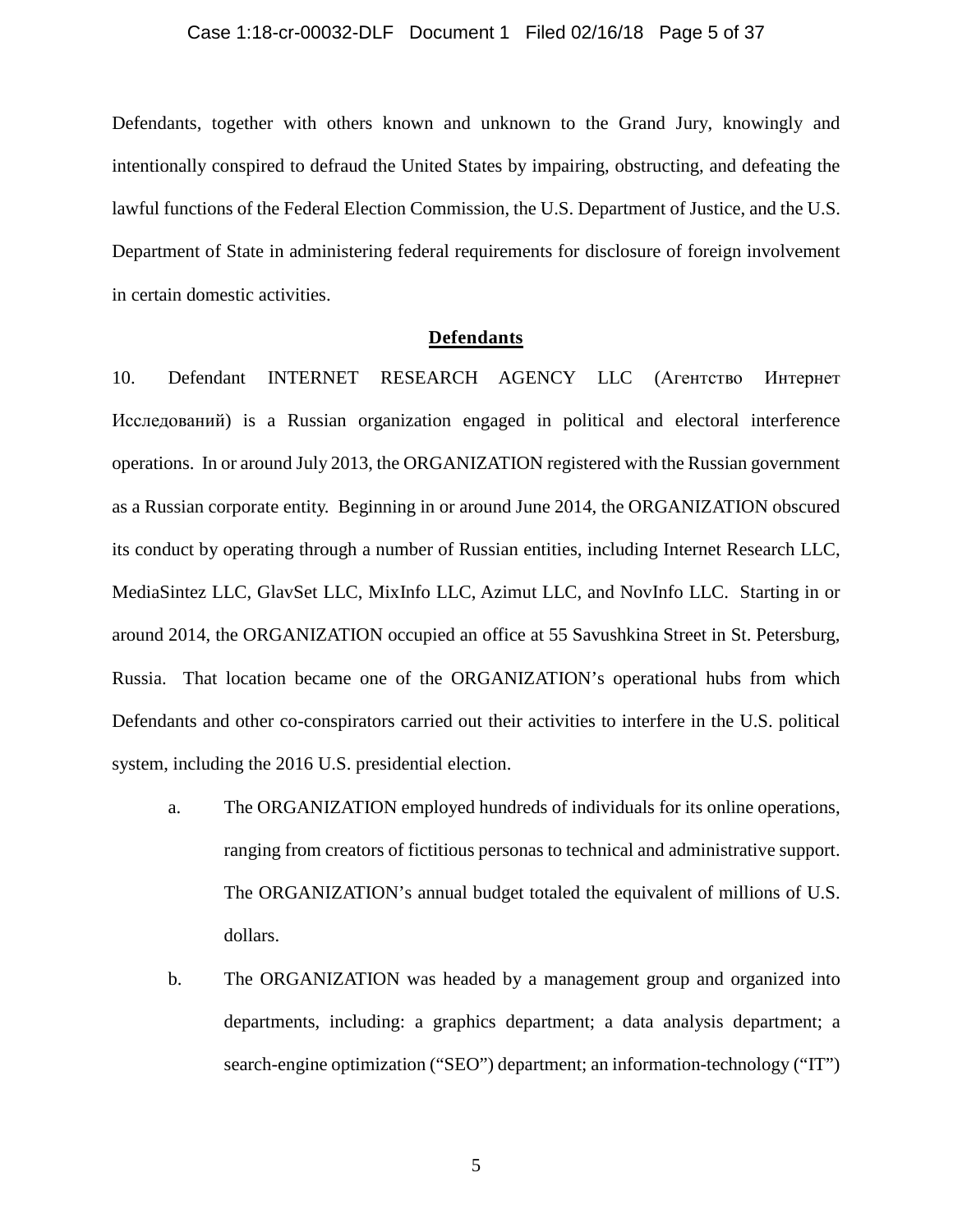department to maintain the digital infrastructure used in the ORGANIZATION's operations; and a finance department to budget and allocate funding.

- c. The ORGANIZATION sought, in part, to conduct what it called "information warfare against the United States of America" through fictitious U.S. personas on social media platforms and other Internet-based media.
- d. By in or around April 2014, the ORGANIZATION formed a department that went by various names but was at times referred to as the "translator project." This project focused on the U.S. population and conducted operations on social media platforms such as YouTube, Facebook, Instagram, and Twitter. By approximately July 2016, more than eighty ORGANIZATION employees were assigned to the translator project.
- e. By in or around May 2014, the ORGANIZATION's strategy included interfering with the 2016 U.S. presidential election, with the stated goal of "spread[ing] distrust towards the candidates and the political system in general."

 11. Defendants CONCORD MANAGEMENT AND CONSULTING LLC (Конкорд Менеджмент и Консалтинг) and CONCORD CATERING are related Russian entities with various Russian government contracts. CONCORD was the ORGANIZATION's primary source of funding for its interference operations. CONCORD controlled funding, recommended personnel, and oversaw ORGANIZATION activities through reporting and interaction with **ORGANIZATION** management. ORGANIZATION management.<br>a. CONCORD funded the ORGANIZATION as part of a larger CONCORD-funded

 interference operation that it referred to as "Project Lakhta." Project Lakhta had multiple components, some involving domestic audiences within the Russian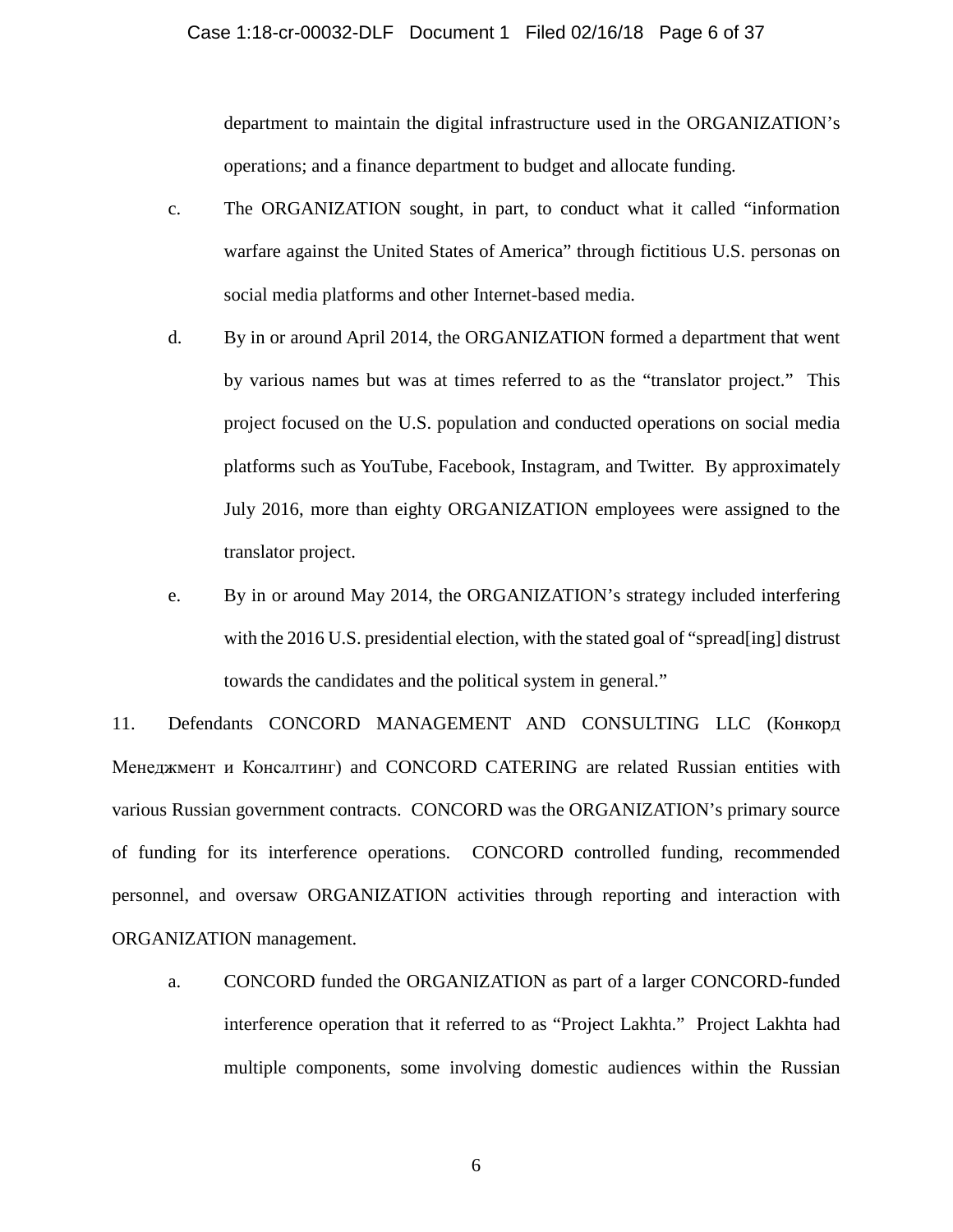### Case 1:18-cr-00032-DLF Document 1 Filed 02/16/18 Page 7 of 37

 Federation and others targeting foreign audiences in various countries, including the United States.

- b. By in or around September 2016, the ORGANIZATION's monthly budget for Project Lakhta submitted to CONCORD exceeded 73 million Russian rubles (over 1,250,000 U.S. dollars), including approximately one million rubles in bonus payments. payments. c. To conceal its involvement, CONCORD labeled the monies paid to the
- ORGANIZATION for Project Lakhta as payments related to software support and development. To further conceal the source of funds, CONCORD distributed monies to the ORGANIZATION through approximately fourteen bank accounts held in the names of CONCORD affiliates, including Glavnaya Liniya LLC, Merkuriy LLC, Obshchepit LLC, Potentsial LLC, RSP LLC, ASP LLC, MTTs LLC, Kompleksservis LLC, SPb Kulinariya LLC, Almira LLC, Pishchevik LLC, Galant LLC, Rayteks LLC, and Standart LLC.

(Пригожин Викторович) is a Russian national who controlled CONCORD. 12. Defendant YEVGENIY VIKTOROVICH PRIGOZHIN (Пригожин Евгений

- a. PRIGOZHIN approved and supported the ORGANIZATION's operations, and Defendants and their co-conspirators were aware of PRIGOZHIN's role.
- b. For example, on or about May 29, 2016, Defendants and their co-conspirators, through an ORGANIZATION-controlled social media account, arranged for a real U.S. person to stand in front of the White House in the District of Columbia under false pretenses to hold a sign that read "Happy 55th Birthday Dear Boss." Defendants and their co-conspirators informed the real U.S. person that the sign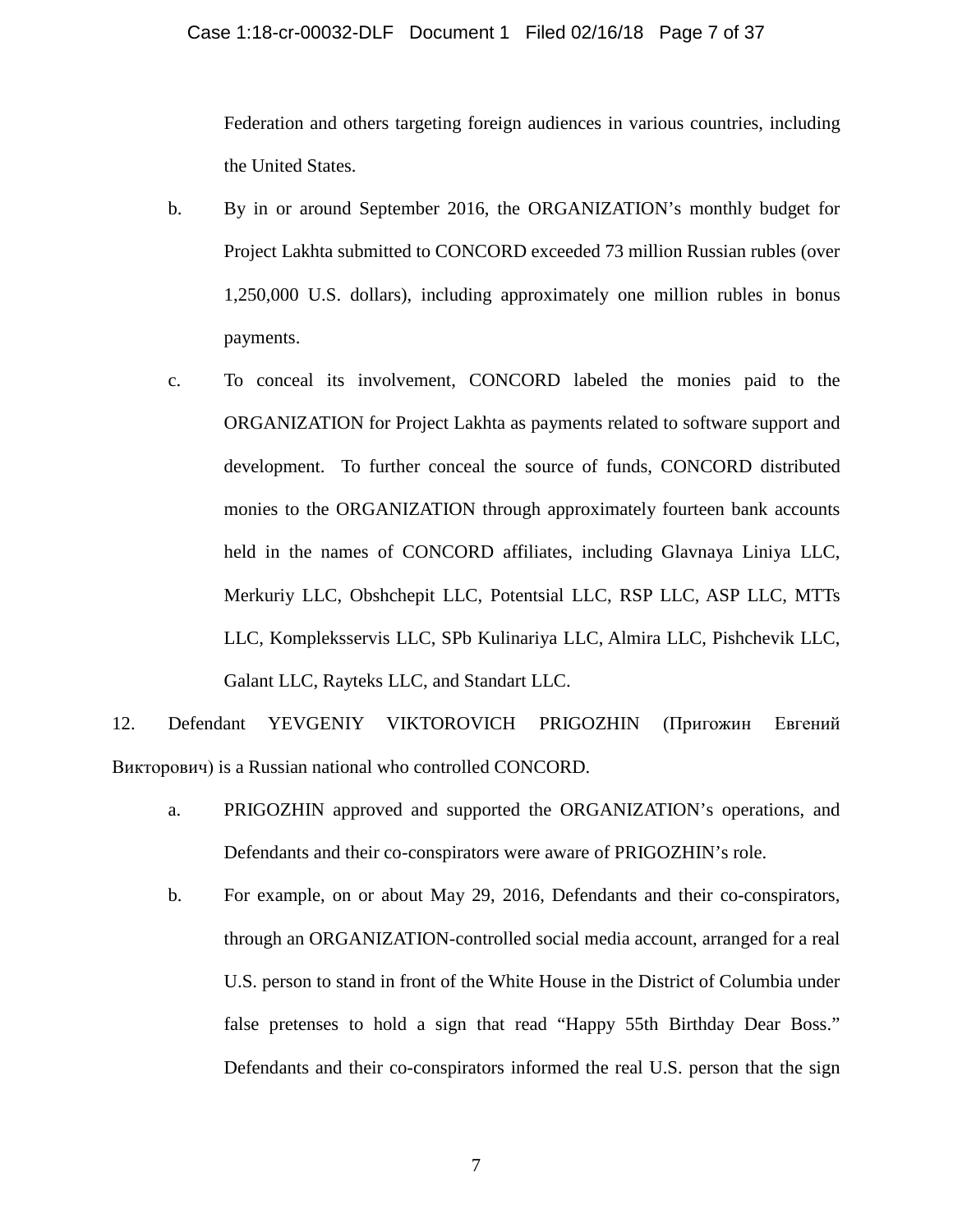was for someone who "is a leader here and our boss . . . our funder." PRIGOZHIN's Russian passport identifies his date of birth as June 1, 1961.

- 13. Defendant MIKHAIL IVANOVICH BYSTROV (Быстров Михаил Иванович) joined the ORGANIZATION by at least in or around February 2014.
	- a. By approximately April 2014, BYSTROV was the general director, the ORGANIZATION's highest-ranking position. BYSTROV subsequently served as the head of various other entities used by the ORGANIZATION to mask its activities, including, for example, Glavset LLC, where he was listed as that entity's general director.
	- b. In or around 2015 and 2016, BYSTROV frequently communicated with PRIGOZHIN about Project Lakhta's overall operations, including through regularly scheduled in-person meetings.

 14. Defendant MIKHAIL LEONIDOVICH BURCHIK (Бурчик Михаил Леонидович) A/K/A MIKHAIL ABRAMOV joined the ORGANIZATION by at least in or around October 2013. ORGANIZATION's second-highest ranking position. Throughout the ORGANIZATION's operations to interfere in the U.S political system, including the 2016 U.S. presidential election, BURCHIK was a manager involved in operational planning, infrastructure, and personnel. In or around 2016, BURCHIK also had in-person meetings with PRIGOZHIN. 2013. By approximately March 2014, BURCHIK was the executive director, the

 15. Defendant ALEKSANDRA YURYEVNA KRYLOVA (Крылова Александра Юрьевна) worked for the ORGANIZATION from at least in or around September 2013 to at least in or around November 2014. By approximately April 2014, KRYLOVA served as director and was the ORGANIZATION's third-highest ranking employee. In 2014, KRYLOVA traveled to the United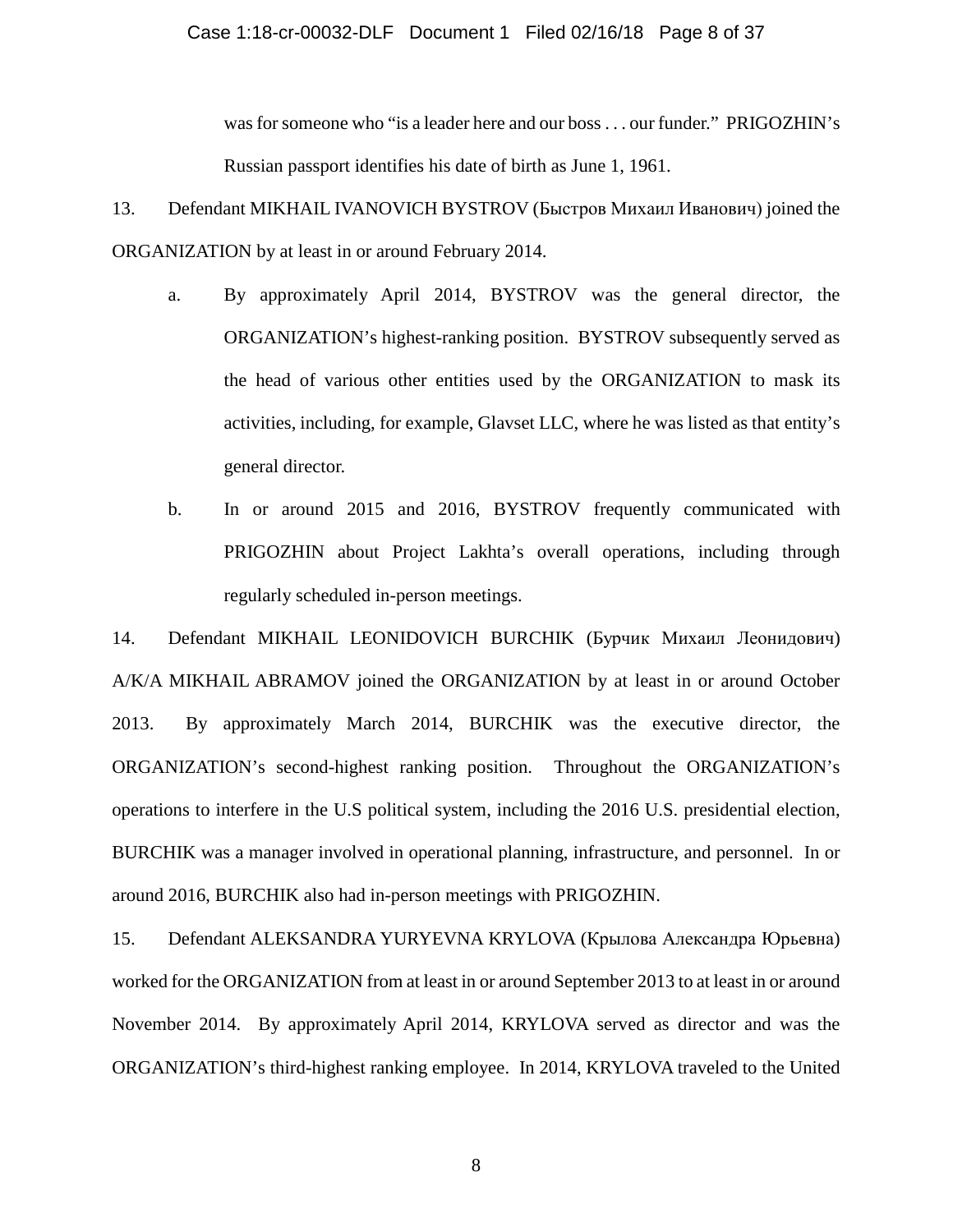### Case 1:18-cr-00032-DLF Document 1 Filed 02/16/18 Page 9 of 37

 States under false pretenses for the purpose of collecting intelligence to inform the ORGANIZATION's operations.

 16. Defendant SERGEY PAVLOVICH POLOZOV (Полозов Сергей Павлович) worked for the ORGANIZATION from at least in or around April 2014 to at least in or around October 2016. POLOZOV served as the manager of the IT department and oversaw the procurement of U.S. servers and other computer infrastructure that masked the ORGANIZATION's Russian location when conducting operations within the United States.

 17. Defendant ANNA VLADISLAVOVNA BOGACHEVA (Богачева Анна Владиславовна) worked for the ORGANIZATION from at least in or around April 2014 to at least in or around July 2014. BOGACHEVA served on the translator project and oversaw the project's data analysis group. BOGACHEVA also traveled to the United States under false pretenses for the purpose of collecting intelligence to inform the ORGANIZATION's operations.

 18. Defendant MARIA ANATOLYEVNA BOVDA (Бовда Мария Анатольевна) A/K/A MARIA ANATOLYEVNA BELYAEVA ("M. BOVDA") worked for the ORGANIZATION from at least in or around November 2013 to at least in or around October 2014. M. BOVDA served as the head of the translator project, among other positions.

 19. Defendant ROBERT SERGEYEVICH BOVDA (Бовда Роберт Сергеевич) ("R. BOVDA") worked for the ORGANIZATION from at least in or around November 2013 to at least in or around October 2014. R. BOVDA served as the deputy head of the translator project, among other positions. R. BOVDA attempted to travel to the United States under false pretenses for the purpose of collecting intelligence to inform the ORGANIZATION's operations but could not obtain the necessary visa.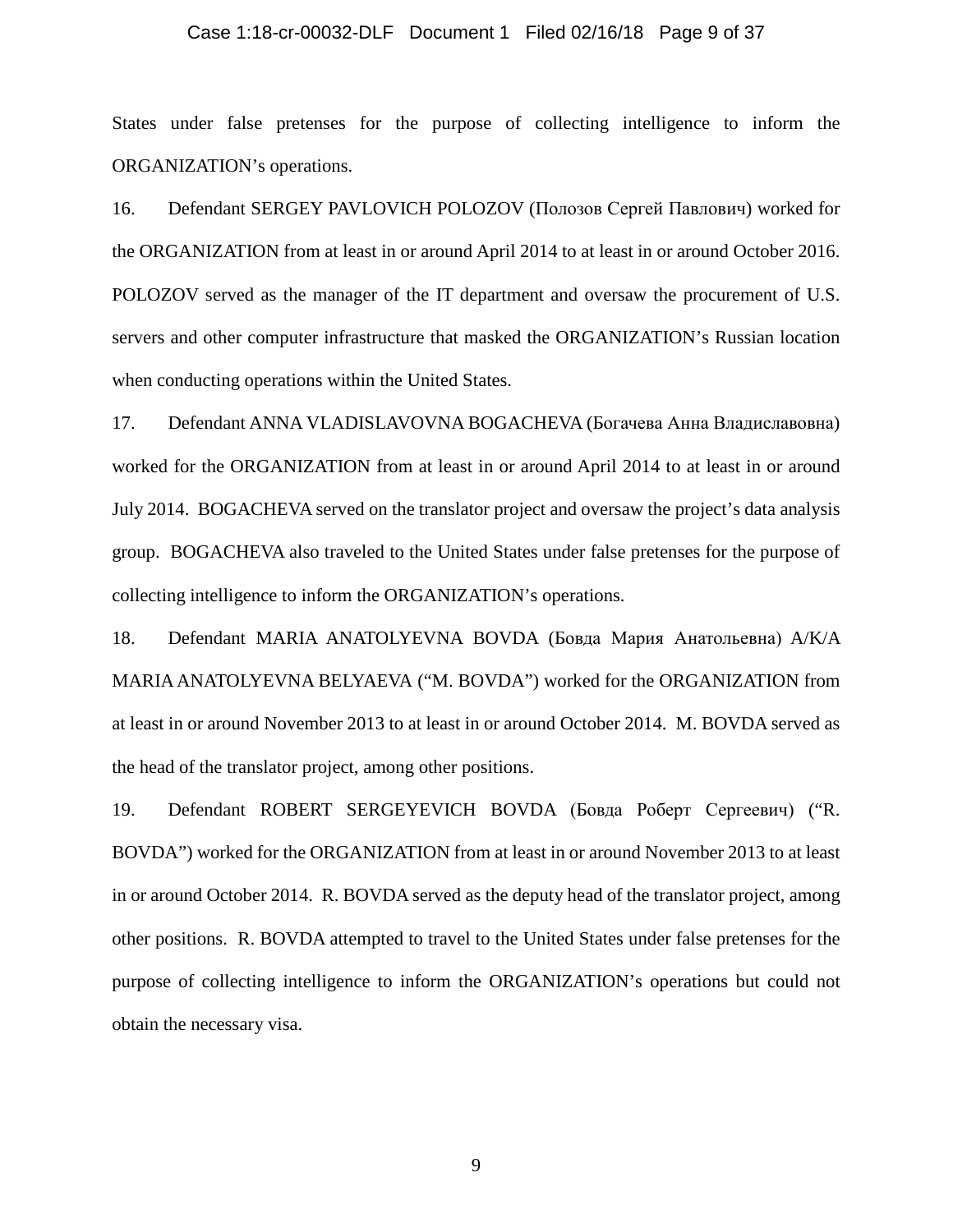# Case 1:18-cr-00032-DLF Document 1 Filed 02/16/18 Page 10 of 37

 20. Defendant DZHEYKHUN NASIMI OGLY ASLANOV (Асланов Джейхун Насими Оглы) A/K/A JAYHOON ASLANOV A/K/A JAY ASLANOV joined the ORGANIZATION by at least in or around September 2014. ASLANOV served as head of the translator project and oversaw many of the operations targeting the 2016 U.S. presidential election. ASLANOV was also listed as the general director of Azimut LLC, an entity used to move funds from CONCORD to the ORGANIZATION.

Defendant Владимирович) joined the ORGANIZATION by at least in or around June 2014. PODKOPAEV served as an analyst on the translator project and was responsible for conducting U.S.-focused research and drafting social media content for the ORGANIZATION. 21. Defendant VADIM VLADIMIROVICH PODKOPAEV (Подкопаев Вадим

 22. Defendant GLEB IGOREVICH VASILCHENKO (Васильченко Глеб Игоревич) worked for the ORGANIZATION from at least in or around August 2014 to at least in or around September 2016. VASILCHENKO was responsible for posting, monitoring, and updating the social media content of many ORGANIZATION-controlled accounts while posing as U.S. persons or U.S. grassroots organizations. VASILCHENKO later served as the head of two sub-groups focused on operations to interfere in the U.S. political system, including the 2016 U.S. presidential election.

 23. Defendant IRINA VIKTOROVNA KAVERZINA (Каверзина Ирина Викторовна) joined the ORGANIZATION by at least in or around October 2014. KAVERZINA served on the translator project and operated multiple U.S. personas that she used to post, monitor, and update social media content for the ORGANIZATION.

 24. Defendant VLADIMIR VENKOV (Венков Владимир) joined the ORGANIZATION by at least in or around March 2015. VENKOV served on the translator project and operated multiple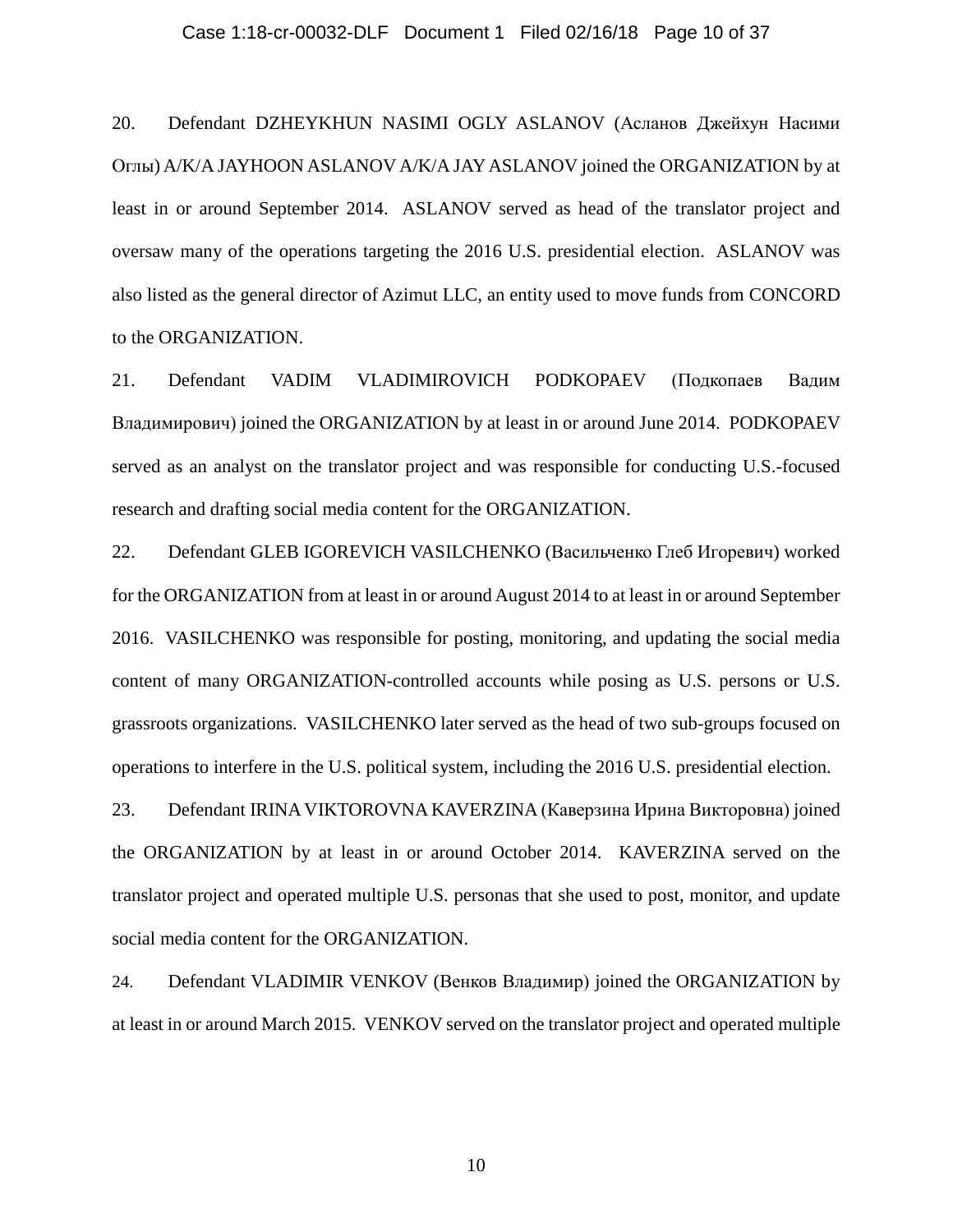# Case 1:18-cr-00032-DLF Document 1 Filed 02/16/18 Page 11 of 37

U.S. personas, which he used to post, monitor, and update social media content for the ORGANIZATION.

#### **Federal Regulatory Agencies**

25. The Federal Election Commission is a federal agency that administers the Federal Election Campaign Act ("FECA"). Among other things, FECA prohibits foreign nationals from making any contributions, expenditures, independent expenditures, or disbursements for electioneering communications. FECA also requires that individuals or entities who make certain independent expenditures in federal elections report those expenditures to the Federal Election Commission. The reporting requirements permit the Federal Election Commission to fulfill its statutory duties of providing the American public with accurate data about the financial activities of individuals and entities supporting federal candidates, and enforcing FECA's limits and prohibitions, including the ban on foreign expenditures.

26. The U.S. Department of Justice administers the Foreign Agent Registration Act ("FARA"). FARA establishes a registration, reporting, and disclosure regime for agents of foreign principals (which includes foreign non-government individuals and entities) so that the U.S. government and the people of the United States are informed of the source of information and the identity of persons attempting to influence U.S. public opinion, policy, and law. FARA requires, among other things, that persons subject to its requirements submit periodic registration statements containing truthful information about their activities and the income earned from them. Disclosure of the required information allows the federal government and the American people to evaluate the statements and activities of such persons in light of their function as foreign agents.

<span id="page-10-0"></span>27. The U.S. Department of State is the federal agency responsible for the issuance of nonimmigrant visas to foreign individuals who need a visa to enter the United States. Foreign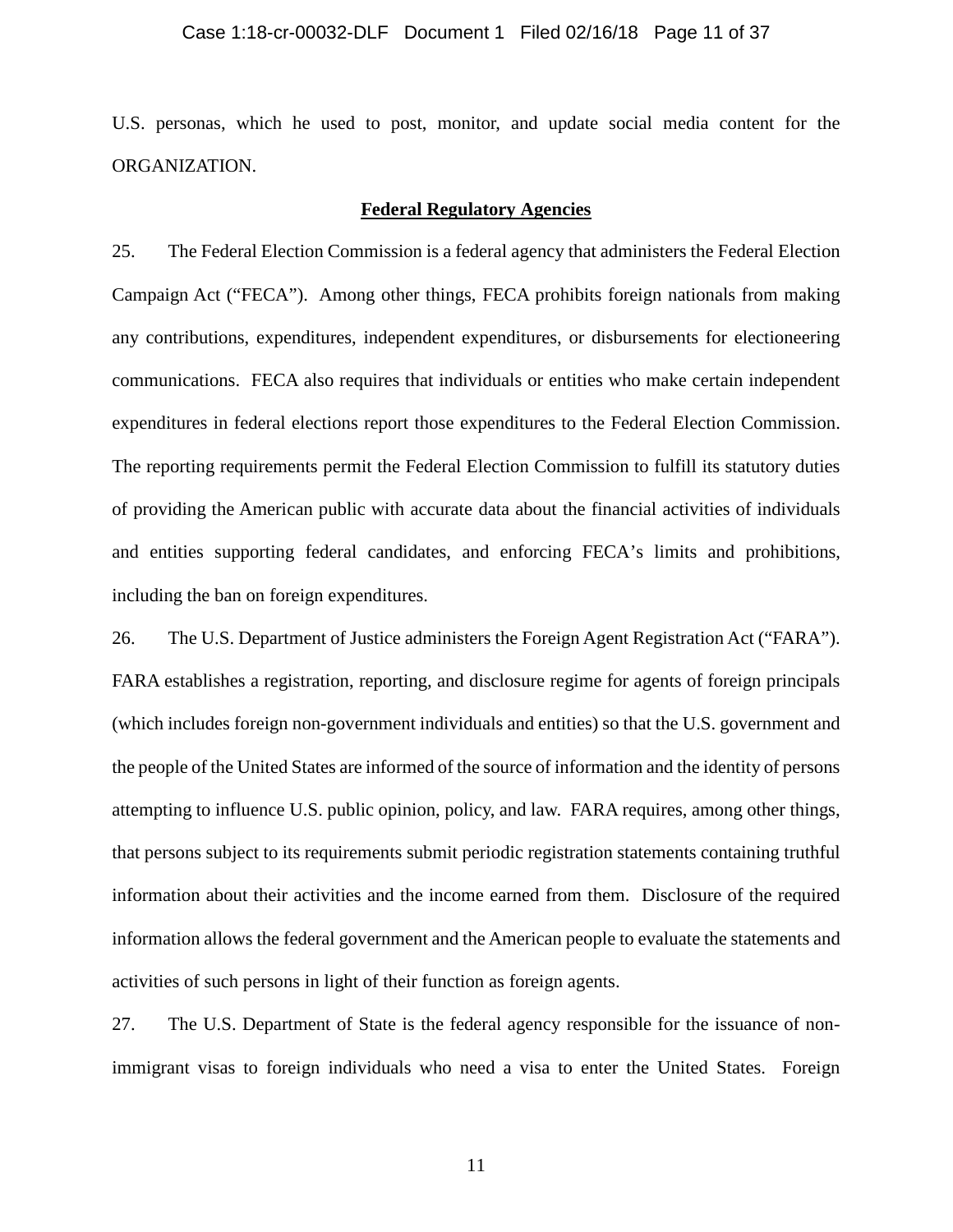# Case 1:18-cr-00032-DLF Document 1 Filed 02/16/18 Page 12 of 37

individuals who are required to obtain a visa must, among other things, provide truthful information in response to questions on the visa application form, including information about their employment and the purpose of their visit to the United States.

#### **Object of the Conspiracy**

28. The conspiracy had as its object impairing, obstructing, and defeating the lawful governmental functions of the United States by dishonest means in order to enable the Defendants to interfere with U.S. political and electoral processes, including the 2016 U.S. presidential election.

### **Manner and Means of the Conspiracy**

### Intelligence-Gathering to Inform U.S. Operations

<span id="page-11-0"></span>29. Starting at least in or around 2014, Defendants and their co-conspirators began to track and study groups on U.S. social media sites dedicated to U.S. politics and social issues. In order to gauge the performance of various groups on social media sites, the ORGANIZATION tracked certain metrics like the group's size, the frequency of content placed by the group, and the level of audience engagement with that content, such as the average number of comments or responses to a post.

30. Defendants and their co-conspirators also traveled, and attempted to travel, to the United States under false pretenses in order to collect intelligence for their interference operations.

- a. KRYLOVA and BOGACHEVA, together with other Defendants and coconspirators, planned travel itineraries, purchased equipment (such as cameras, SIM cards, and drop phones), and discussed security measures (including "evacuation scenarios") for Defendants who traveled to the United States.
- b. To enter the United States, KRYLOVA, BOGACHEVA, R. BOVDA, and another co-conspirator applied to the U.S. Department of State for visas to travel. During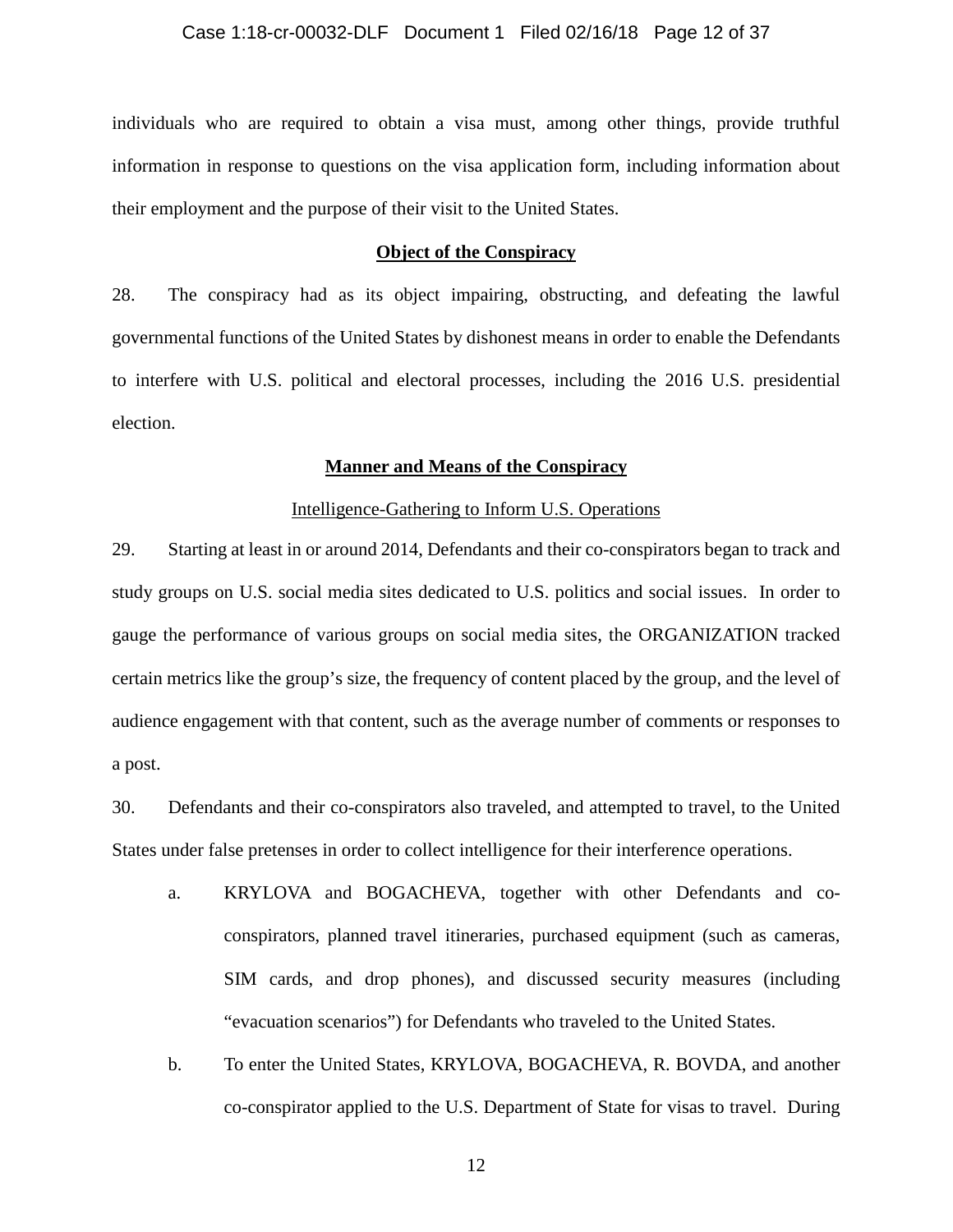their application process, KRYLOVA, BOGACHEVA, R. BOVDA, and their co- conspirator falsely claimed they were traveling for personal reasons and did not fully disclose their place of employment to hide the fact that they worked for the ORGANIZATION.

ORGANIZATION.<br>c. Only KRYLOVA and BOGACHEVA received visas, and from approximately June 4, 2014 through June 26, 2014, KRYLOVA and BOGACHEVA traveled in and around the United States, including stops in Nevada, California, New Mexico, Colorado, Illinois, Michigan, Louisiana, Texas, and New York to gather intelligence. After the trip, KRYLOVA and BURCHIK exchanged an intelligence report regarding the trip.

 d. Another co-conspirator who worked for the ORGANIZATION traveled to Atlanta, Georgia from approximately November 26, 2014 through November 30, 2014. Following the trip, the co-conspirator provided POLOZOV a summary of his trip's itinerary and expenses.

 31. In order to collect additional intelligence, Defendants and their co-conspirators posed as U.S. persons and contacted U.S. political and social activists. For example, starting in or around June 2016, Defendants and their co-conspirators, posing online as U.S. persons, communicated with a real U.S. person affiliated with a Texas-based grassroots organization. During the exchange, Defendants and their co-conspirators learned from the real U.S. person that they should focus their activities on "purple states like Colorado, Virginia & Florida." After that exchange, Defendants and their co-conspirators commonly referred to targeting "purple states" in directing their efforts.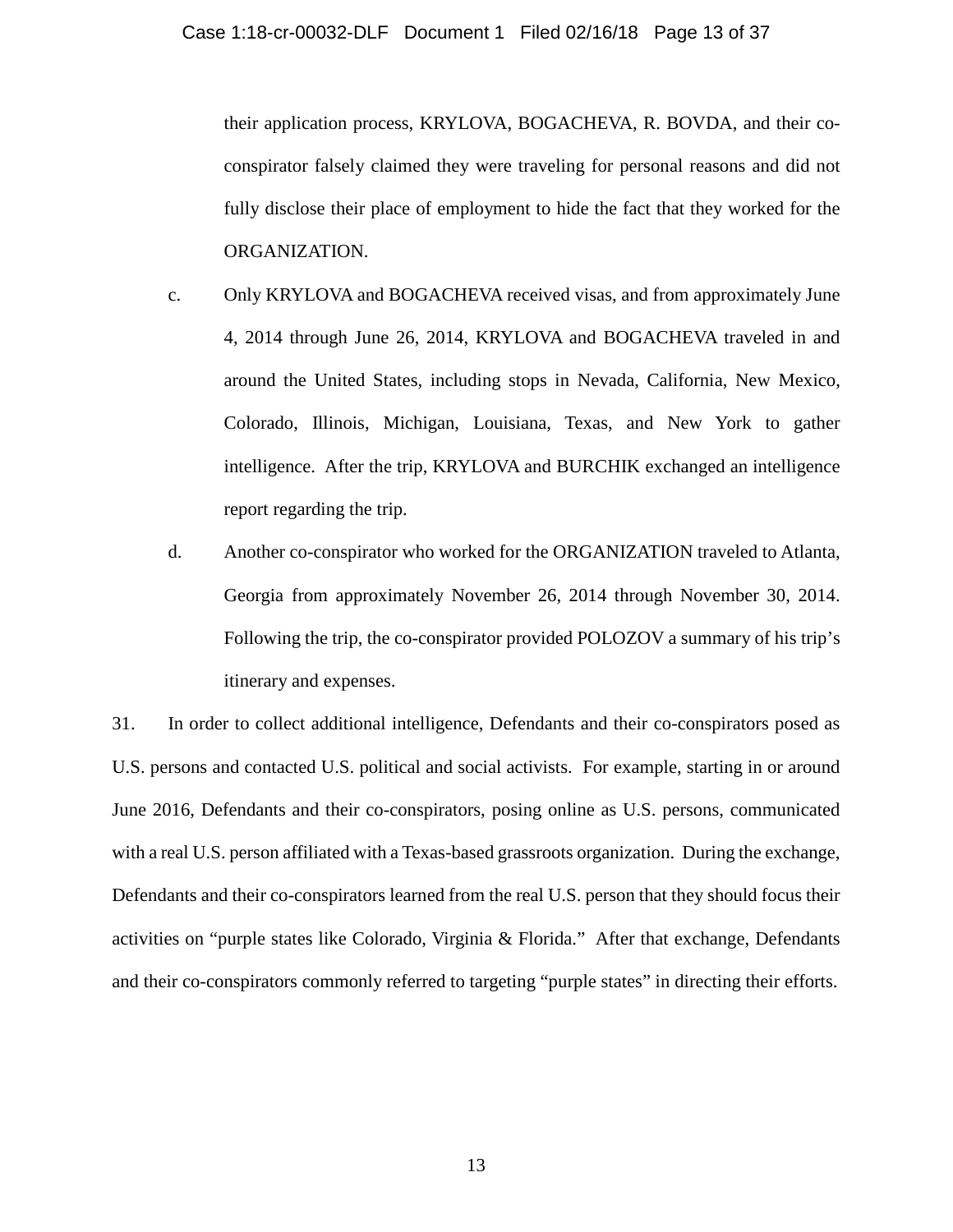#### Use of U.S. Social Media Platforms

 32. Defendants and their co-conspirators, through fraud and deceit, created hundreds of social media accounts and used them to develop certain fictitious U.S. personas into "leader[s] of public opinion" in the United States.

 33. ORGANIZATION employees, referred to as "specialists," were tasked to create social media accounts that appeared to be operated by U.S. persons. The specialists were divided into day-shift and night-shift hours and instructed to make posts in accordance with the appropriate U.S. time zone. The ORGANIZATION also circulated lists of U.S. holidays so that specialists could develop and post appropriate account activity. Specialists were instructed to write about topics germane to the United States such as U.S. foreign policy and U.S. economic issues. Specialists were directed to create "political intensity through supporting radical groups, users dissatisfied with [the] social and economic situation and oppositional social movements."

 34. Defendants and their co-conspirators also created thematic group pages on social media sites, particularly on the social media platforms Facebook and Instagram. ORGANIZATION- controlled pages addressed a range of issues, including: immigration (with group names including "Secured Borders"); the Black Lives Matter movement (with group names including "Blacktivist"); religion (with group names including "United Muslims of America" and "Army of Jesus"); and certain geographic regions within the United States (with group names including "South United" and "Heart of Texas"). By 2016, the size of many ORGANIZATION-controlled groups had grown to hundreds of thousands of online followers.

 35. Starting at least in or around 2015, Defendants and their co-conspirators began to purchase advertisements on online social media sites to promote ORGANIZATION-controlled social media groups, spending thousands of U.S. dollars every month. These expenditures were included in the budgets the ORGANIZATION submitted to CONCORD.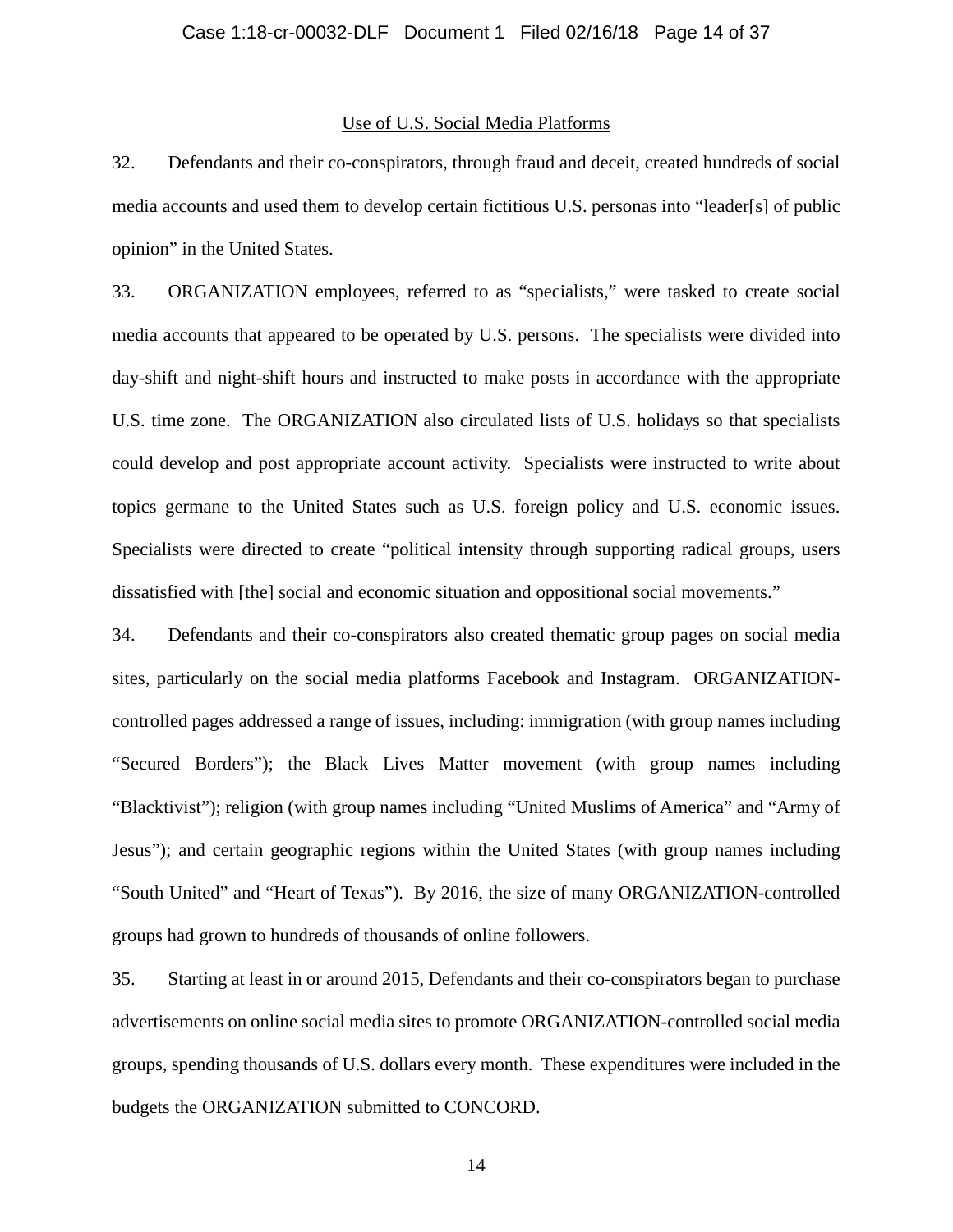# Case 1:18-cr-00032-DLF Document 1 Filed 02/16/18 Page 15 of 37

 36. Defendants and their co-conspirators also created and controlled numerous Twitter accounts designed to appear as if U.S. persons or groups controlled them. For example, the ORGANIZATION created and controlled the Twitter account "Tennessee GOP," which used the handle @TEN\_GOP. The @TEN\_GOP account falsely claimed to be controlled by a U.S. state political party. Over time, the @TEN\_GOP account attracted more than 100,000 online followers. 37. To measure the impact of their online social media operations, Defendants and their co- conspirators tracked the performance of content they posted over social media. They tracked the size of the online U.S. audiences reached through posts, different types of engagement with the posts (such as likes, comments, and reposts), changes in audience size, and other metrics. Defendants and their co-conspirators received and maintained metrics reports on certain group pages and individualized posts.

 38. Defendants and their co-conspirators also regularly evaluated the content posted by specialists (sometimes referred to as "content analysis") to ensure they appeared authentic—as if operated by U.S. persons. Specialists received feedback and directions to improve the quality of their posts. Defendants and their co-conspirators issued or received guidance on: ratios of text, graphics, and video to use in posts; the number of accounts to operate; and the role of each account (for example, differentiating a main account from which to post information and auxiliary accounts to promote a main account through links and reposts).

#### Use of U.S. Computer Infrastructure

 39. To hide their Russian identities and ORGANIZATION affiliation, Defendants and their co- conspirators—particularly POLOZOV and the ORGANIZATION's IT department—purchased space on computer servers located inside the United States in order to set up virtual private networks ("VPNs"). Defendants and their co-conspirators connected from Russia to the U.S.-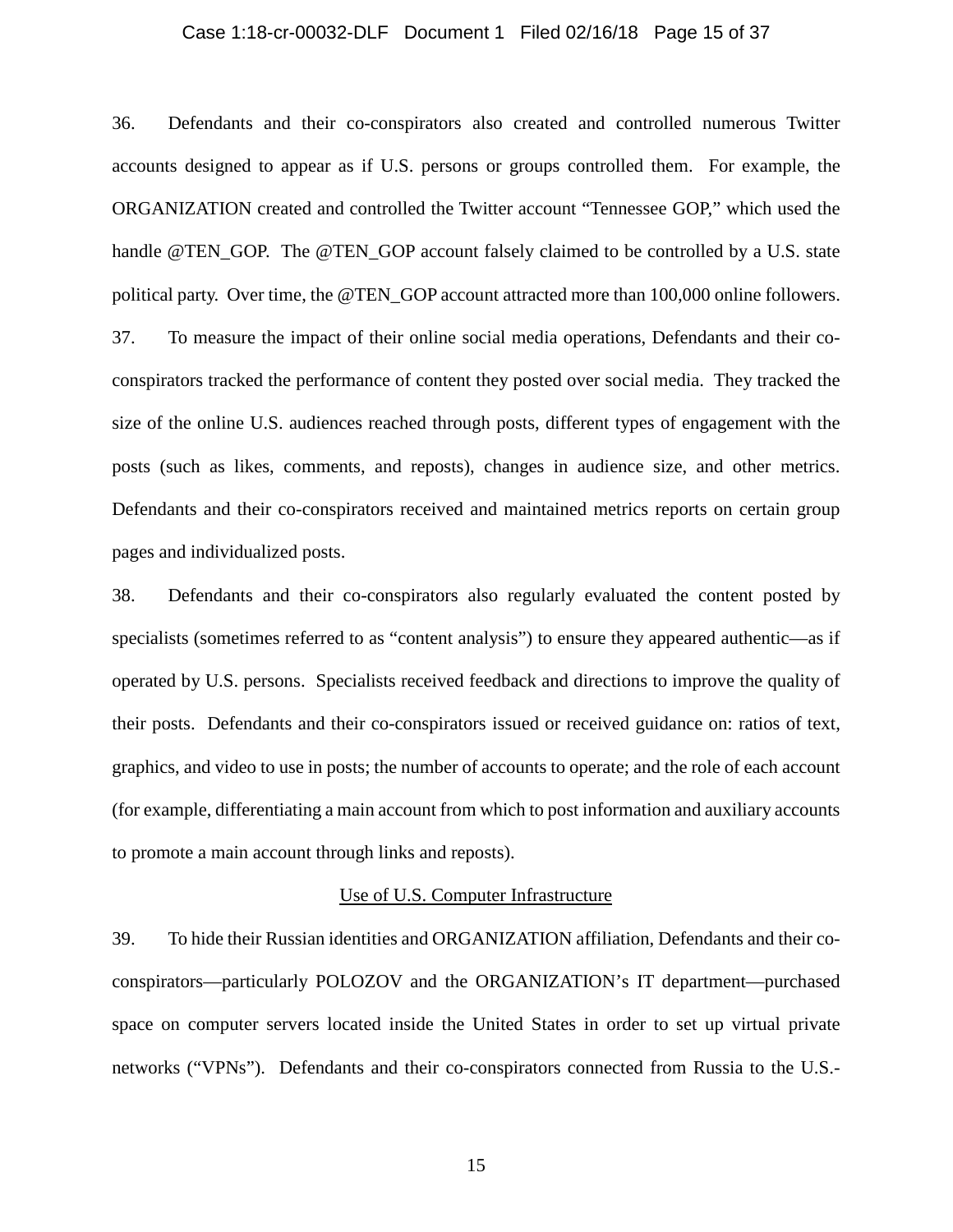# Case 1:18-cr-00032-DLF Document 1 Filed 02/16/18 Page 16 of 37

 based infrastructure by way of these VPNs and conducted activity inside the United States— including accessing online social media accounts, opening new accounts, and communicating with real U.S. persons—while masking the Russian origin and control of the activity.

 40. Defendants and their co-conspirators also registered and controlled hundreds of web-based email accounts hosted by U.S. email providers under false names so as to appear to be U.S. persons and groups. From these accounts, Defendants and their co-conspirators registered or linked to online social media accounts in order to monitor them; posed as U.S. persons when requesting assistance from real U.S. persons; contacted media outlets in order to promote activities inside the United States; and conducted other operations, such as those set forth below.

#### Use of Stolen U.S. Identities

 41. In or around 2016, Defendants and their co-conspirators also used, possessed, and transferred, without lawful authority, the social security numbers and dates of birth of real U.S. persons without those persons' knowledge or consent. Using these means of identification, Defendants and their co-conspirators opened accounts at PayPal, a digital payment service provider; created false means of identification, including fake driver's licenses; and posted on ORGANIZATION-controlled social media accounts using the identities of these U.S. victims. Defendants and their co-conspirators also obtained, and attempted to obtain, false identification documents to use as proof of identity in connection with maintaining accounts and purchasing advertisements on social media sites.

#### Actions Targeting the 2016 U.S. Presidential Election

 42. By approximately May 2014, Defendants and their co-conspirators discussed efforts to interfere in the 2016 U.S. presidential election. Defendants and their co-conspirators began to monitor U.S. social media accounts and other sources of information about the 2016 U.S. presidential election.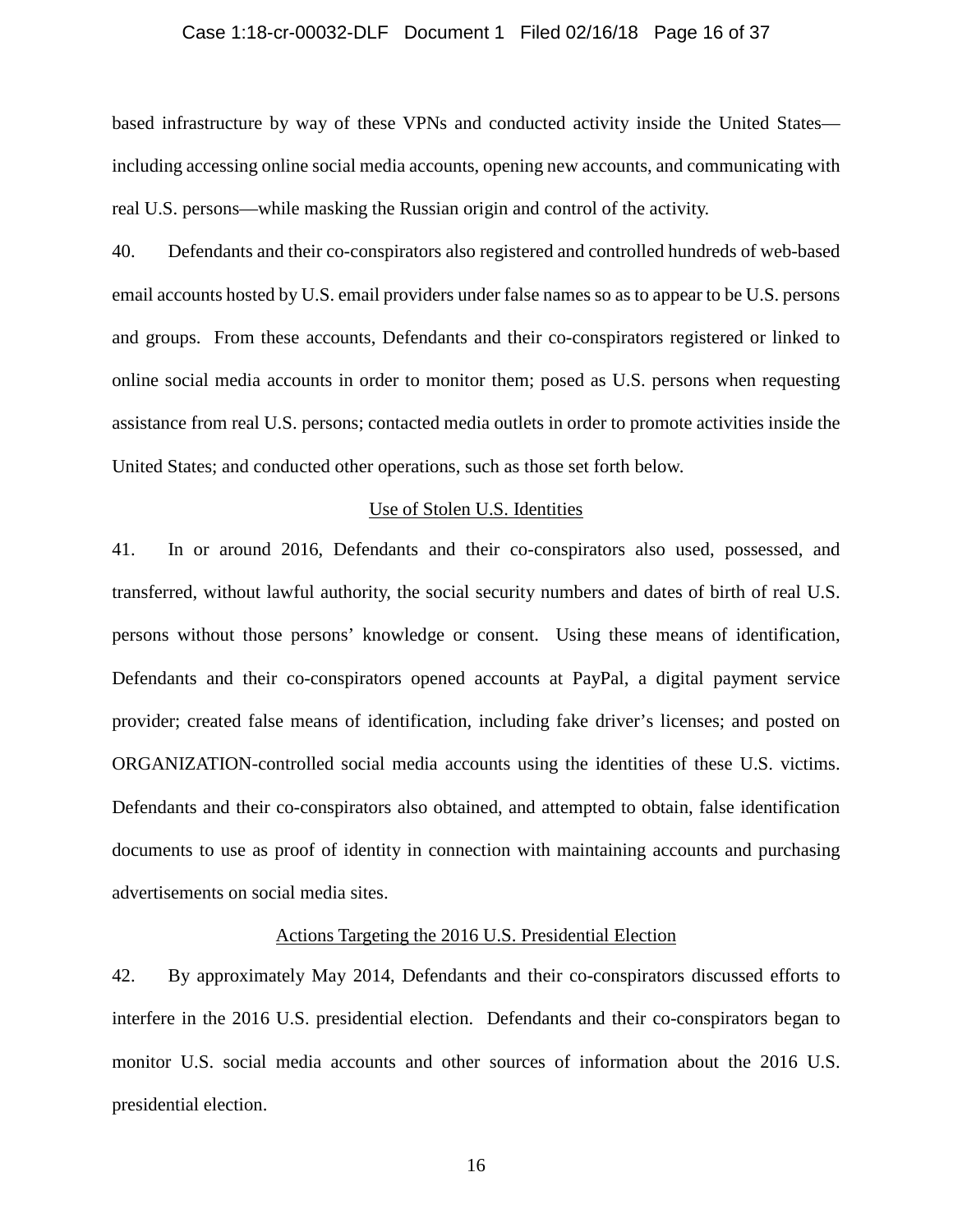# Case 1:18-cr-00032-DLF Document 1 Filed 02/16/18 Page 17 of 37

 43. By 2016, Defendants and their co-conspirators used their fictitious online personas to interfere with the 2016 U.S. presidential election. They engaged in operations primarily intended to communicate derogatory information about Hillary Clinton, to denigrate other candidates such as Ted Cruz and Marco Rubio, and to support Bernie Sanders and then-candidate Donald Trump.

- a. On or about February 10, 2016, Defendants and their co-conspirators internally circulated an outline of themes for future content to be posted to ORGANIZATION-controlled social media accounts. Specialists were instructed to post content that focused on "politics in the USA" and to "use any opportunity to criticize Hillary and the rest (except Sanders and Trump—we support them)."
- b. On or about September 14, 2016, in an internal review of an ORGANIZATION- created and controlled Facebook group called "Secured Borders," the account specialist was criticized for having a "low number of posts dedicated to criticizing Hillary Clinton" and was told "it is imperative to intensify criticizing Hillary Clinton" in future posts.

 44. Certain ORGANIZATION-produced materials about the 2016 U.S. presidential election used election-related hashtags, including: "#Trump2016," "#TrumpTrain," "#MAGA," "#IWontProtectHillary," and "#Hillary4Prison." Defendants and their co-conspirators also established additional online social media accounts dedicated to the 2016 U.S. presidential election, including the Twitter account "March for Trump" and Facebook accounts "Clinton FRAUDation" and "Trumpsters United."

 45. Defendants and their co-conspirators also used false U.S. personas to communicate with unwitting members, volunteers, and supporters of the Trump Campaign involved in local community outreach, as well as grassroots groups that supported then-candidate Trump. These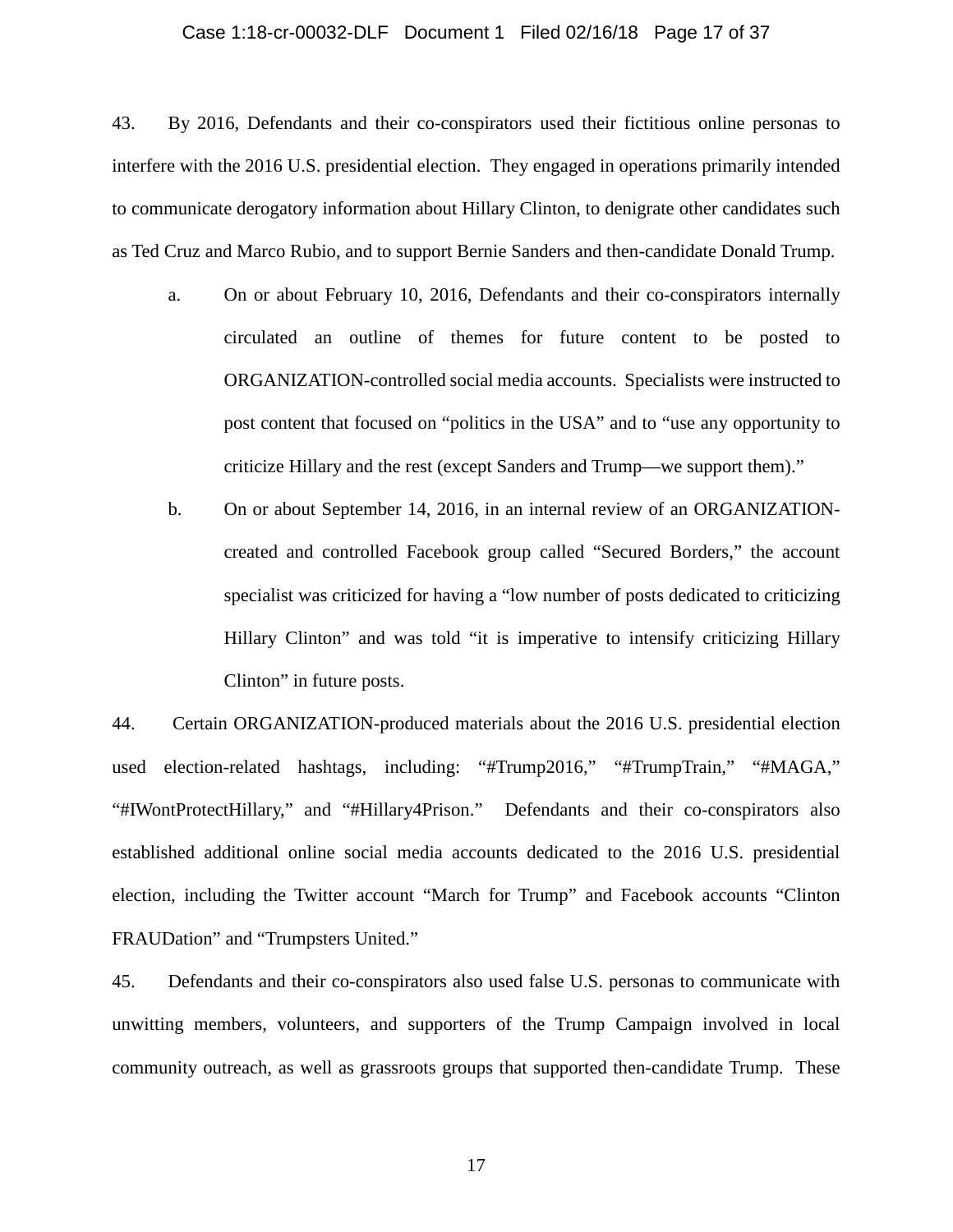### Case 1:18-cr-00032-DLF Document 1 Filed 02/16/18 Page 18 of 37

 individuals and entities at times distributed the ORGANIZATION's materials through their own accounts via retweets, reposts, and similar means. Defendants and their co-conspirators then monitored the propagation of content through such participants.

 46. In or around the latter half of 2016, Defendants and their co-conspirators, through their ORGANIZATION-controlled personas, began to encourage U.S. minority groups not to vote in the 2016 U.S. presidential election or to vote for a third-party U.S. presidential candidate.

- a. On or about October 16, 2016, Defendants and their co-conspirators used the ORGANIZATION-controlled Instagram account "Woke Blacks" to post the following message: "[A] particular hype and hatred for Trump is misleading the people and forcing Blacks to vote Killary. We cannot resort to the lesser of two devils. Then we'd surely be better off without voting AT ALL."
- b. On or about November 3, 2016, Defendants and their co-conspirators purchased an advertisement to promote a post on the ORGANIZATION-controlled Instagram account "Blacktivist" that read in part: "Choose peace and vote for Jill Stein. Trust me, it's not a wasted vote."
- c. By in or around early November 2016, Defendants and their co-conspirators used the ORGANIZATION-controlled "United Muslims of America" social media accounts to post anti-vote messages such as: "American Muslims [are] boycotting elections today, most of the American Muslim voters refuse to vote for Hillary Clinton because she wants to continue the war on Muslims in the middle east and voted yes for invading Iraq."

 47. Starting in or around the summer of 2016, Defendants and their co-conspirators also began to promote allegations of voter fraud by the Democratic Party through their fictitious U.S. personas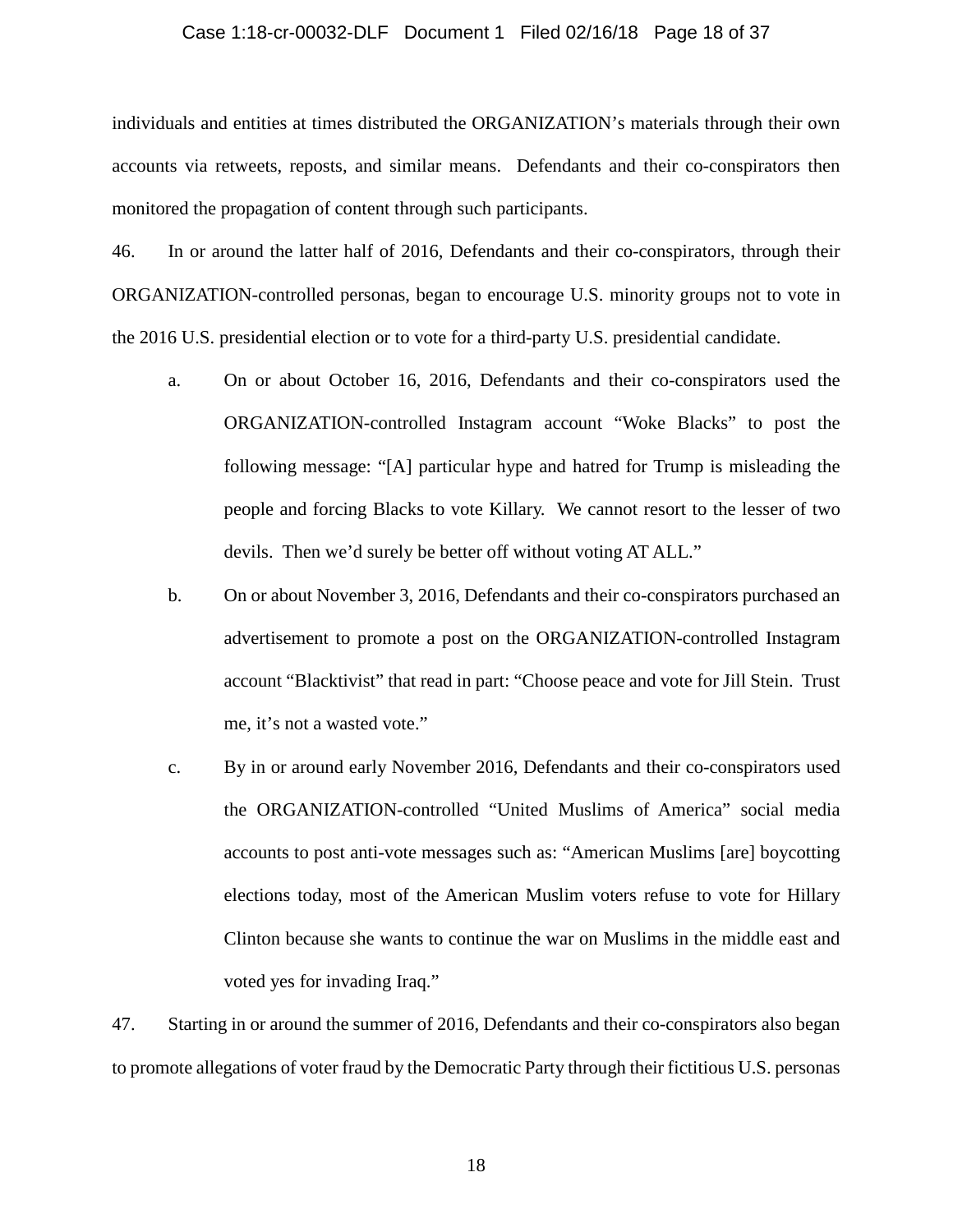### Case 1:18-cr-00032-DLF Document 1 Filed 02/16/18 Page 19 of 37

 and groups on social media. Defendants and their co-conspirators purchased advertisements on Facebook to further promote the allegations.

- a. On or about August 4, 2016, Defendants and their co-conspirators began purchasing advertisements that promoted a post on the ORGANIZATION-controlled Facebook account "Stop A.I." The post alleged that "Hillary Clinton has already committed voter fraud during the Democrat Iowa Caucus."
- b. On or about August 11, 2016, Defendants and their co-conspirators posted that allegations of voter fraud were being investigated in North Carolina on the ORGANIZATION-controlled Twitter account @TEN\_GOP.
- c. On or about November 2, 2016, Defendants and their co-conspirators used the same account to post allegations of "#VoterFraud by counting tens of thousands of ineligible mail in Hillary votes being reported in Broward County, Florida."

#### Political Advertisements

 48. From at least April 2016 through November 2016, Defendants and their co-conspirators, while concealing their Russian identities and ORGANIZATION affiliation through false personas, began to produce, purchase, and post advertisements on U.S. social media and other online sites expressly advocating for the election of then-candidate Trump or expressly opposing Clinton. Defendants and their co-conspirators did not report their expenditures to the Federal Election Commission, or register as foreign agents with the U.S. Department of Justice.

 49. To pay for the political advertisements, Defendants and their co-conspirators established various Russian bank accounts and credit cards, often registered in the names of fictitious U.S. personas created and used by the ORGANIZATION on social media. Defendants and their co-conspirators also paid for other political advertisements using PayPal accounts.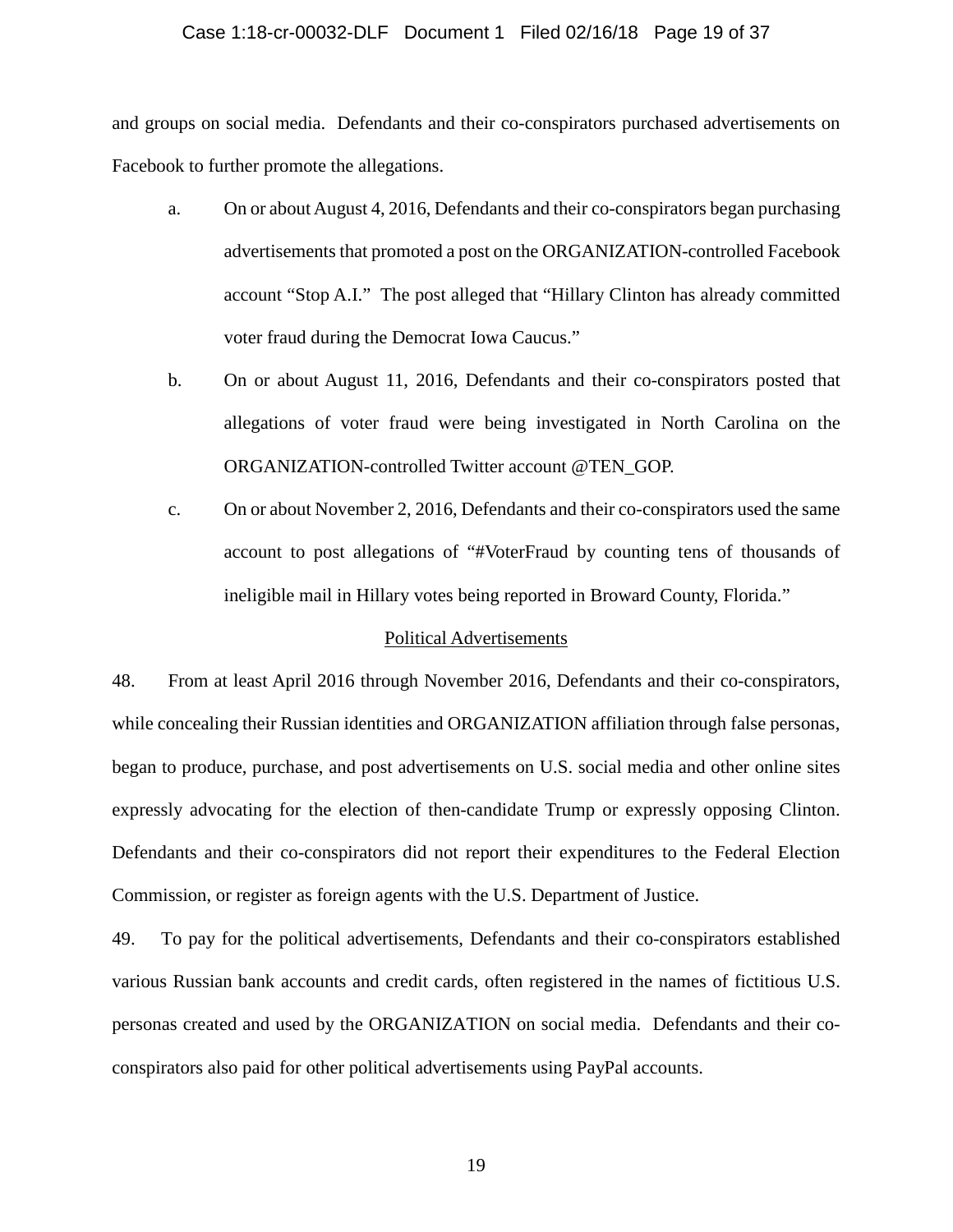# 50. The political advertisements included the following:

| <b>Approximate</b><br><b>Date</b> | <b>Excerpt of Advertisement</b>                                                                               |
|-----------------------------------|---------------------------------------------------------------------------------------------------------------|
| April 6, 2016                     | "You know, a great number of black people support us saying that<br>#HillaryClintonIsNotMyPresident"          |
| April 7, 2016                     | "I say no to Hillary Clinton / I say no to manipulation"                                                      |
| April 19, 2016                    | "JOIN our #HillaryClintonForPrison2016"                                                                       |
| May 10, 2016                      | "Donald wants to defeat terrorism Hillary wants to sponsor it"                                                |
| May 19, 2016                      | "Vote Republican, vote Trump, and support the Second Amendment!"                                              |
| May 24, 2016                      | "Hillary Clinton Doesn't Deserve the Black Vote"                                                              |
| June 7, 2016                      | "Trump is our only hope for a better future!"                                                                 |
| June 30, 2016                     | "#NeverHillary #HillaryForPrison #Hillary4Prison #HillaryForPrison2016<br>#Trump2016 #Trump #Trump4President" |
| July 20, 2016                     | "Ohio Wants Hillary 4 Prison"                                                                                 |
| August 4, 2016                    | "Hillary Clinton has already committed voter fraud during the Democrat Iowa<br>Caucus."                       |
|                                   | August 10, 2016   "We cannot trust Hillary to take care of our veterans!"                                     |
| October 14, 2016                  | "Among all the candidates Donald Trump is the one and only who can defend<br>the police from terrorists."     |
|                                   | October 19, 2016 "Hillary is a Satan, and her crimes and lies had proved just how evil she is."               |

# Staging U.S. Political Rallies in the United States

 51. Starting in approximately June 2016, Defendants and their co-conspirators organized and coordinated political rallies in the United States. To conceal the fact that they were based in Russia, Defendants and their co-conspirators promoted these rallies while pretending to be U.S. grassroots activists who were located in the United States but unable to meet or participate in person.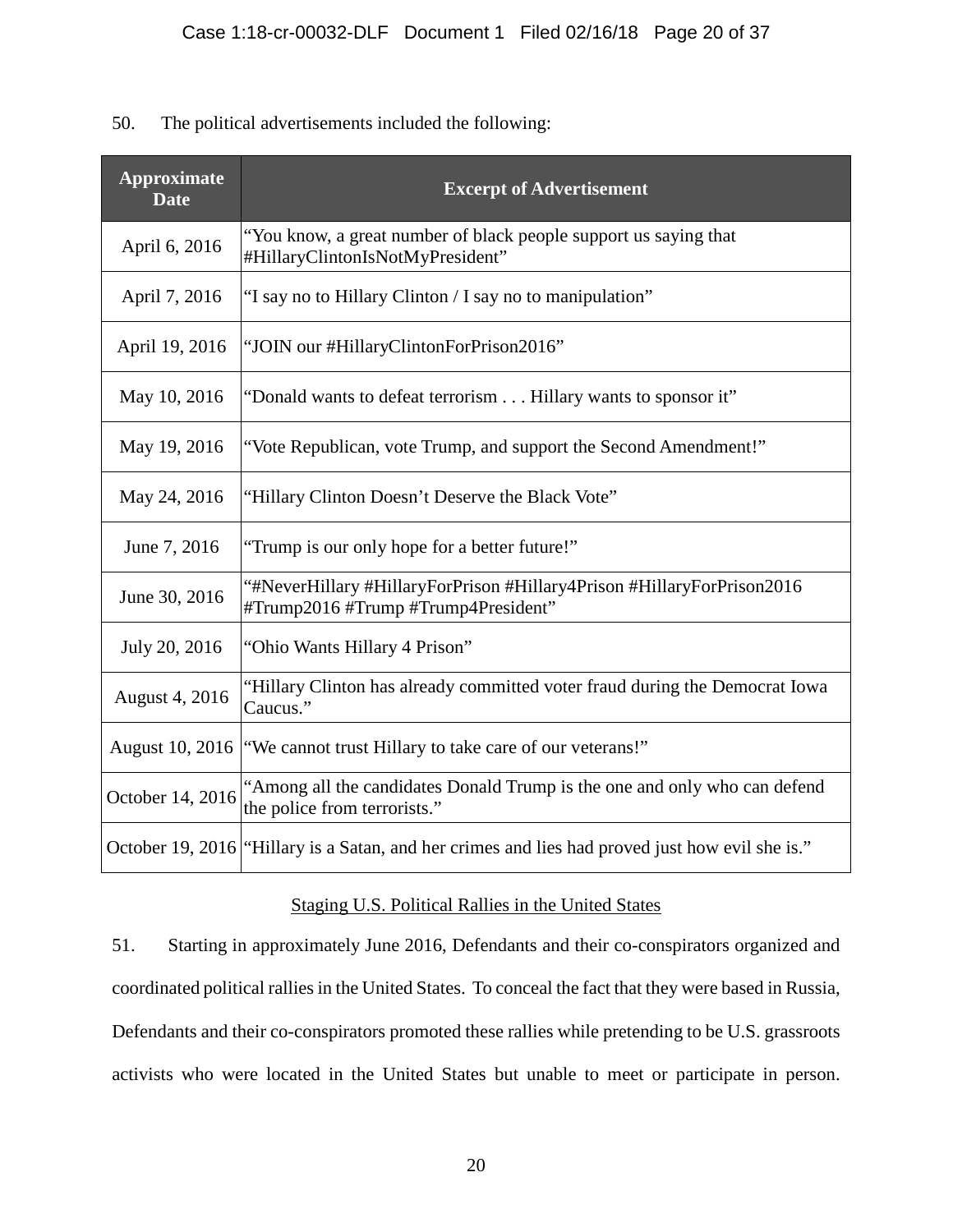# Case 1:18-cr-00032-DLF Document 1 Filed 02/16/18 Page 21 of 37

 Defendants and their co-conspirators did not register as foreign agents with the U.S. Department of Justice.

 52. In order to build attendance for the rallies, Defendants and their co-conspirators promoted the events through public posts on their false U.S. persona social media accounts. In addition, Defendants and their co-conspirators contacted administrators of large social media groups focused on U.S. politics and requested that they advertise the rallies.

 53. In or around late June 2016, Defendants and their co-conspirators used the Facebook group "United Muslims of America" to promote a rally called "Support Hillary. Save American Muslims" held on July 9, 2016 in the District of Columbia. Defendants and their co-conspirators recruited a real U.S. person to hold a sign depicting Clinton and a quote attributed to her stating "I think Sharia Law will be a powerful new direction of freedom." Within three weeks, on or about July 26, 2016, Defendants and their co-conspirators posted on the same Facebook page that Muslim voters were "between Hillary Clinton and a hard place."

 54. In or around June and July 2016, Defendants and their co-conspirators used the Facebook group "Being Patriotic," the Twitter account @March\_for\_Trump, and other ORGANIZATION accounts to organize two political rallies in New York. The first rally was called "March for Trump" and held on June 25, 2016. The second rally was called "Down with Hillary" and held on July 23, 2016.

- a. In or around June through July 2016, Defendants and their co-conspirators purchased advertisements on Facebook to promote the "March for Trump" and "Down with Hillary" rallies.
- b. Defendants and their co-conspirators used false U.S. personas to send individualized messages to real U.S. persons to request that they participate in and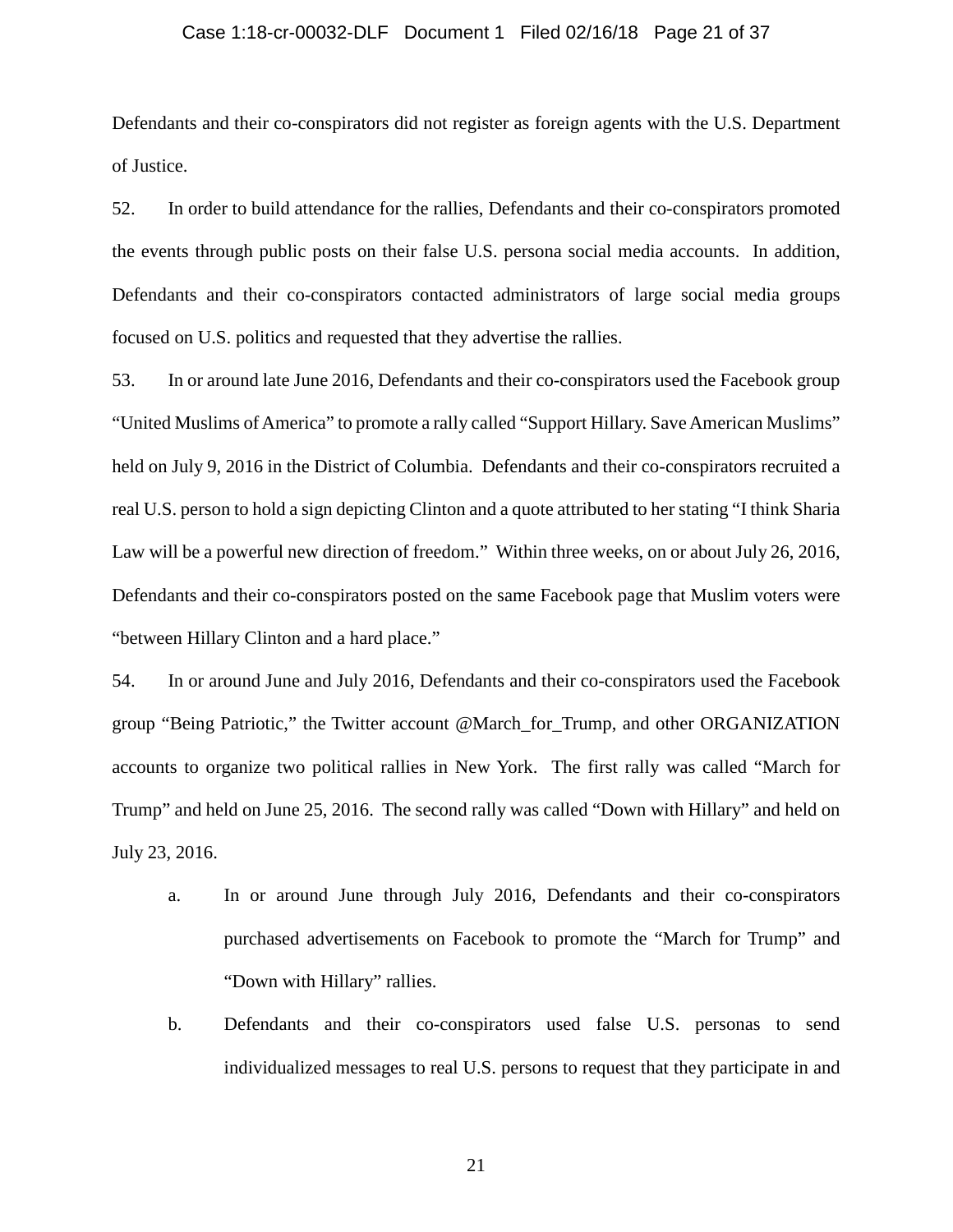help organize the rally. To assist their efforts, Defendants and their co-conspirators, through false U.S. personas, offered money to certain U.S. persons to cover rally expenses.

expenses.<br>c. On or about June 5, 2016, Defendants and their co-conspirators, while posing as a U.S. grassroots activist, used the account @March\_for\_Trump to contact a volunteer for the Trump Campaign in New York. The volunteer agreed to provide signs for the "March for Trump" rally.

 55. In or around late July 2016, Defendants and their co-conspirators used the Facebook group "Being Patriotic," the Twitter account @March\_for\_Trump, and other false U.S. personas to organize a series of coordinated rallies in Florida. The rallies were collectively referred to as "Florida Goes Trump" and held on August 20, 2016.

- a. In or around August 2016, Defendants and their co-conspirators used false U.S. personas to communicate with Trump Campaign staff involved in local community outreach about the "Florida Goes Trump" rallies.
- b. Defendants and their co-conspirators purchased advertisements on Facebook and Instagram to promote the "Florida Goes Trump" rallies.
- c. Defendants and their co-conspirators also used false U.S. personas to contact multiple grassroots groups supporting then-candidate Trump in an unofficial capacity. Many of these groups agreed to participate in the "Florida Goes Trump" rallies and serve as local coordinators.
- d. Defendants and their co-conspirators also used false U.S. personas to ask real U.S. persons to participate in the "Florida Goes Trump" rallies. Defendants and their co-conspirators asked certain of these individuals to perform tasks at the rallies.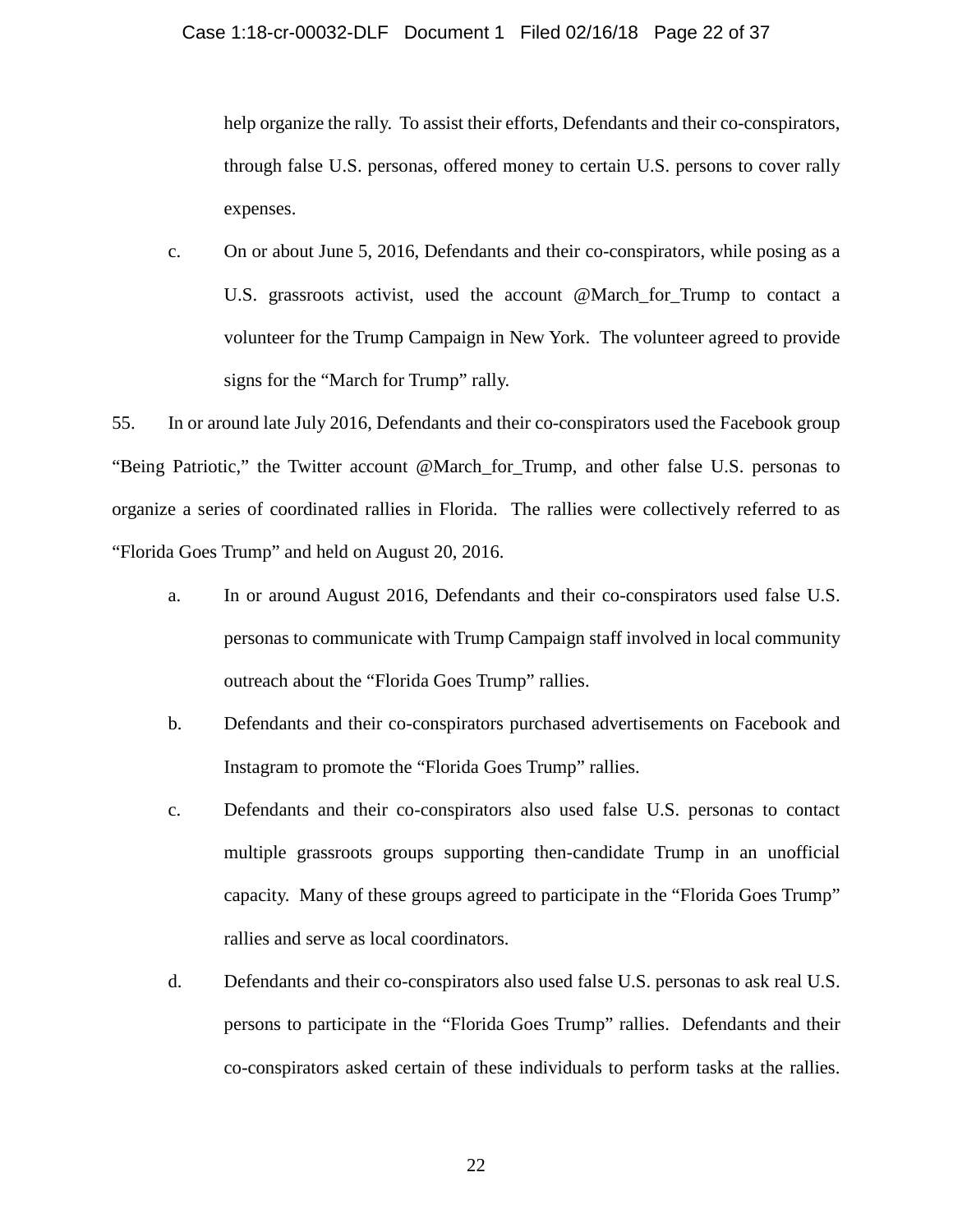For example, Defendants and their co-conspirators asked one U.S. person to build a cage on a flatbed truck and another U.S. person to wear a costume portraying Clinton in a prison uniform. Defendants and their co-conspirators paid these individuals to complete the requests.

 56. After the rallies in Florida, Defendants and their co-conspirators used false U.S. personas to organize and coordinate U.S. political rallies supporting then-candidate Trump in New York and Pennsylvania. Defendants and their co-conspirators used the same techniques to build and promote these rallies as they had in Florida, including: buying Facebook advertisements; paying U.S. persons to participate in, or perform certain tasks at, the rallies; and communicating with real U.S. persons and grassroots organizations supporting then-candidate Trump.

 57. After the election of Donald Trump in or around November 2016, Defendants and their co- conspirators used false U.S. personas to organize and coordinate U.S. political rallies in support of then president-elect Trump, while simultaneously using other false U.S. personas to organize and coordinate U.S. political rallies protesting the results of the 2016 U.S. presidential election. For example, in or around November 2016, Defendants and their co-conspirators organized a rally in New York through one ORGANIZATION-controlled group designed to "show your support for President-Elect Donald Trump" held on or about November 12, 2016. At the same time, Defendants and their co-conspirators, through another ORGANIZATION-controlled group, organized a rally in New York called "Trump is NOT my President" held on or about November 12, 2016. Similarly, Defendants and their co-conspirators organized a rally entitled "Charlotte Against Trump" in Charlotte, North Carolina, held on or about November 19, 2016.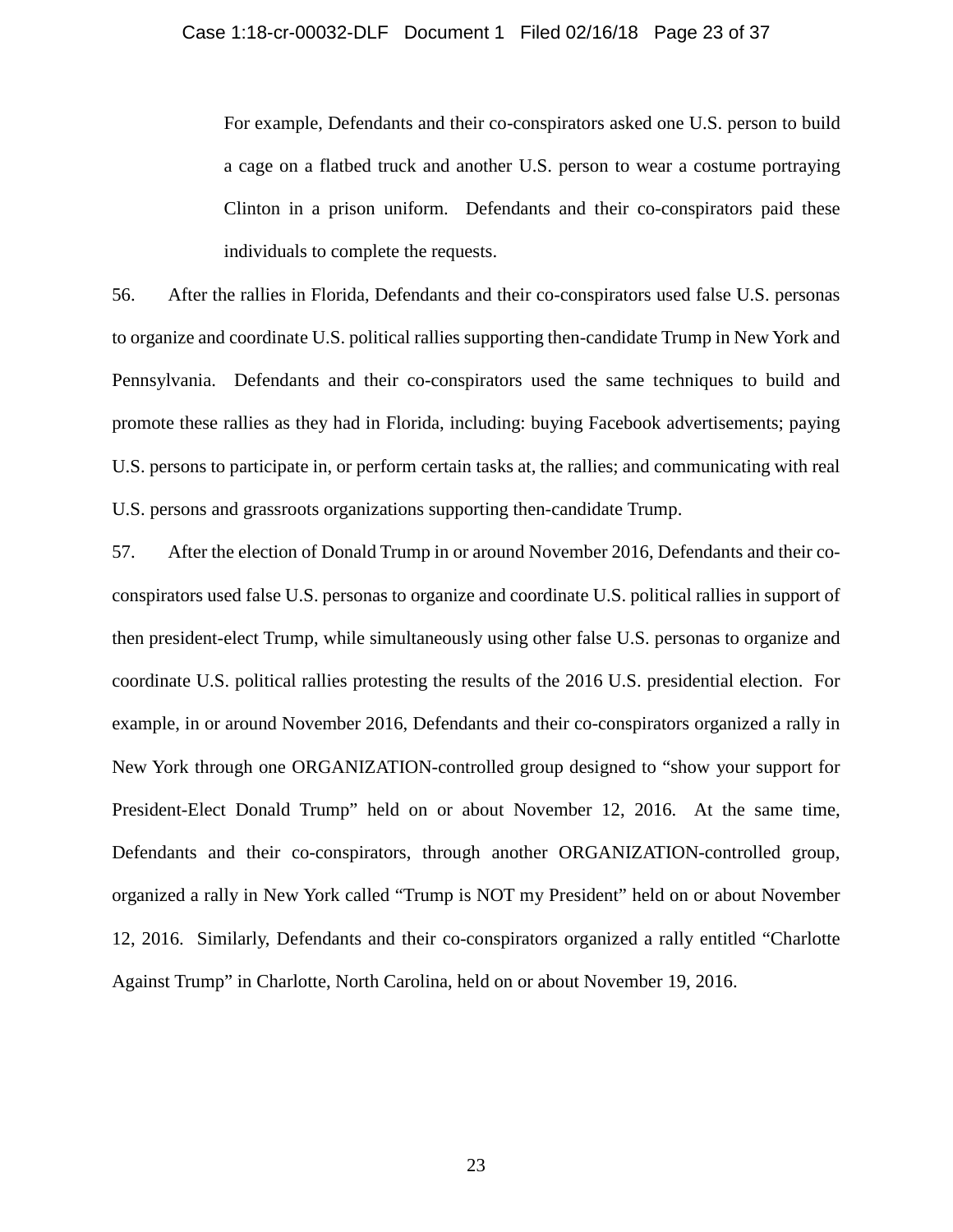#### Destruction of Evidence

<span id="page-23-0"></span> 58. In order to avoid detection and impede investigation by U.S. authorities of Defendants' operations, Defendants and their co-conspirators deleted and destroyed data, including emails, social media accounts, and other evidence of their activities.

- a. Beginning in or around June 2014, and continuing into June 2015, public reporting began to identify operations conducted by the ORGANIZATION in the United States. In response, Defendants and their co-conspirators deleted email accounts used to conduct their operations.
- b. Beginning in or around September 2017, U.S. social media companies, starting with Facebook, publicly reported that they had identified Russian expenditures on their platforms to fund political and social advertisements. Facebook's initial disclosure of the Russian purchases occurred on or about September 6, 2017, and included a statement that Facebook had "shared [its] findings with US authorities investigating these issues."
- c. Media reporting on or about the same day as Facebook's disclosure referred to Facebook working with investigators for the Special Counsel's Office of the U.S. Department of Justice, which had been charged with investigating the Russian government's efforts to interfere in the 2016 presidential election.
- d. Defendants and their co-conspirators thereafter destroyed evidence for the purpose of impeding the investigation. On or about September 13, 2017, KAVERZINA wrote in an email to a family member: "We had a slight crisis here at work: the FBI busted our activity (not a joke). So, I got preoccupied with covering tracks together with the colleagues." KAVERZINA further wrote, "I created all these pictures and posts, and the Americans believed that it was written by their people."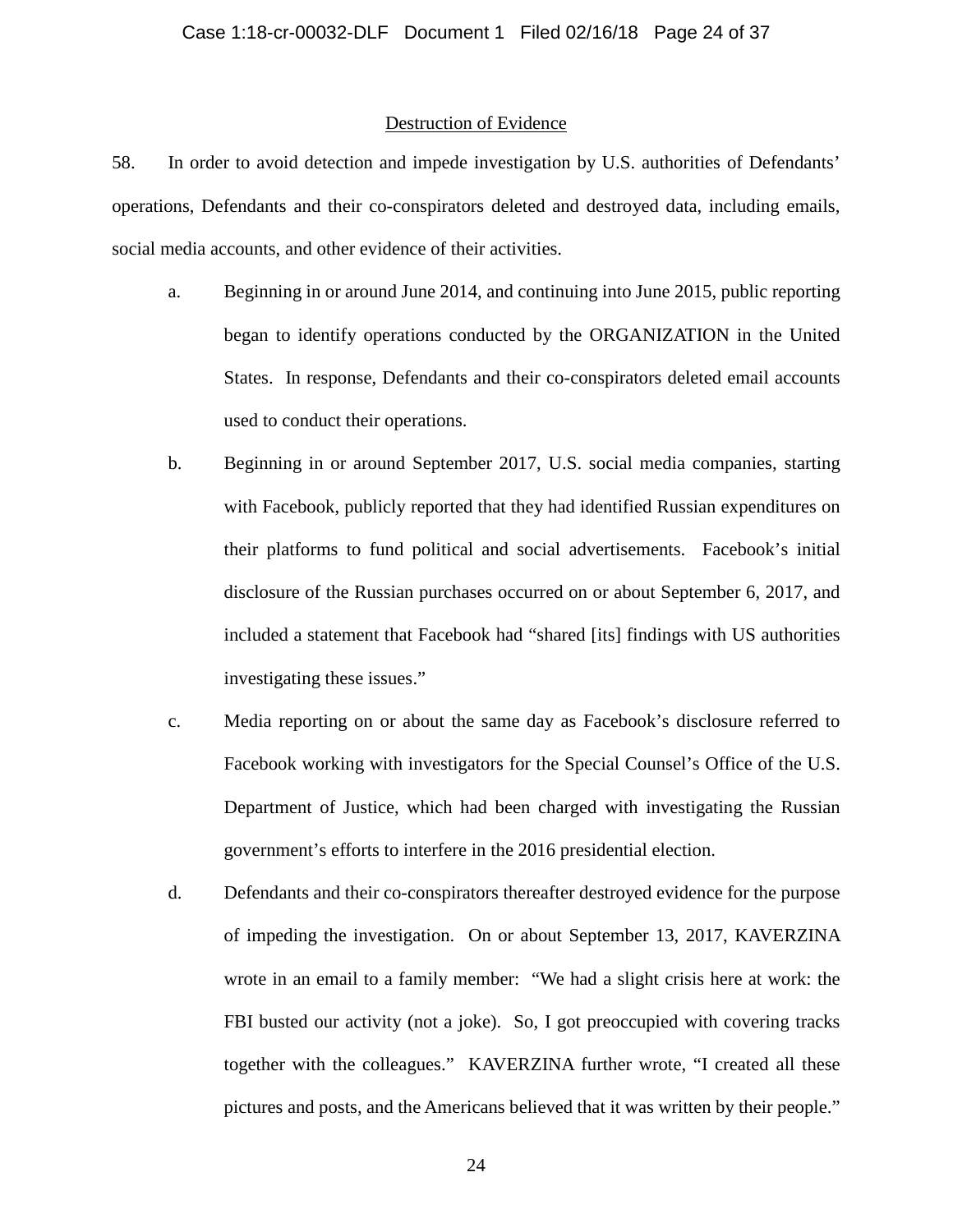#### **Overt Acts**

59. In furtherance of the Conspiracy and to effect its illegal object, Defendants and their coconspirators committed the following overt acts in connection with the staging of U.S. political rallies, as well as those as set forth in paragraphs 1 through 7, 9 through [27,](#page-10-0) and [29](#page-11-0) through [58,](#page-23-0) which are re-alleged and incorporated by reference as though fully set forth herein.

60. On or about June 1, 2016, Defendants and their co-conspirators created and purchased Facebook advertisements for their "March for Trump" rally.

61. On or about June 4, 2016, Defendants and their co-conspirators used allforusa@yahoo.com, the email address of a false U.S. persona, to send out press releases for the "March for Trump" rally to New York media outlets.

62. On or about June 23, 2016, Defendants and their co-conspirators used the Facebook account registered under a false U.S. persona "Matt Skiber" to contact a real U.S. person to serve as a recruiter for the "March for Trump" rally, offering to "give you money to print posters and get a megaphone."

63. On or about June 24, 2016, Defendants and their co-conspirators purchased advertisements on Facebook to promote the "Support Hillary. Save American Muslims" rally.

64. On or about July 5, 2016, Defendants and their co-conspirators ordered posters for the "Support Hillary. Save American Muslims" rally, including the poster with the quote attributed to Clinton that read "I think Sharia Law will be a powerful new direction of freedom."

65. On or about July 8, 2016, Defendants and their co-conspirators communicated with a real U.S. person about the posters they had ordered for the "Support Hillary. Save American Muslims" rally.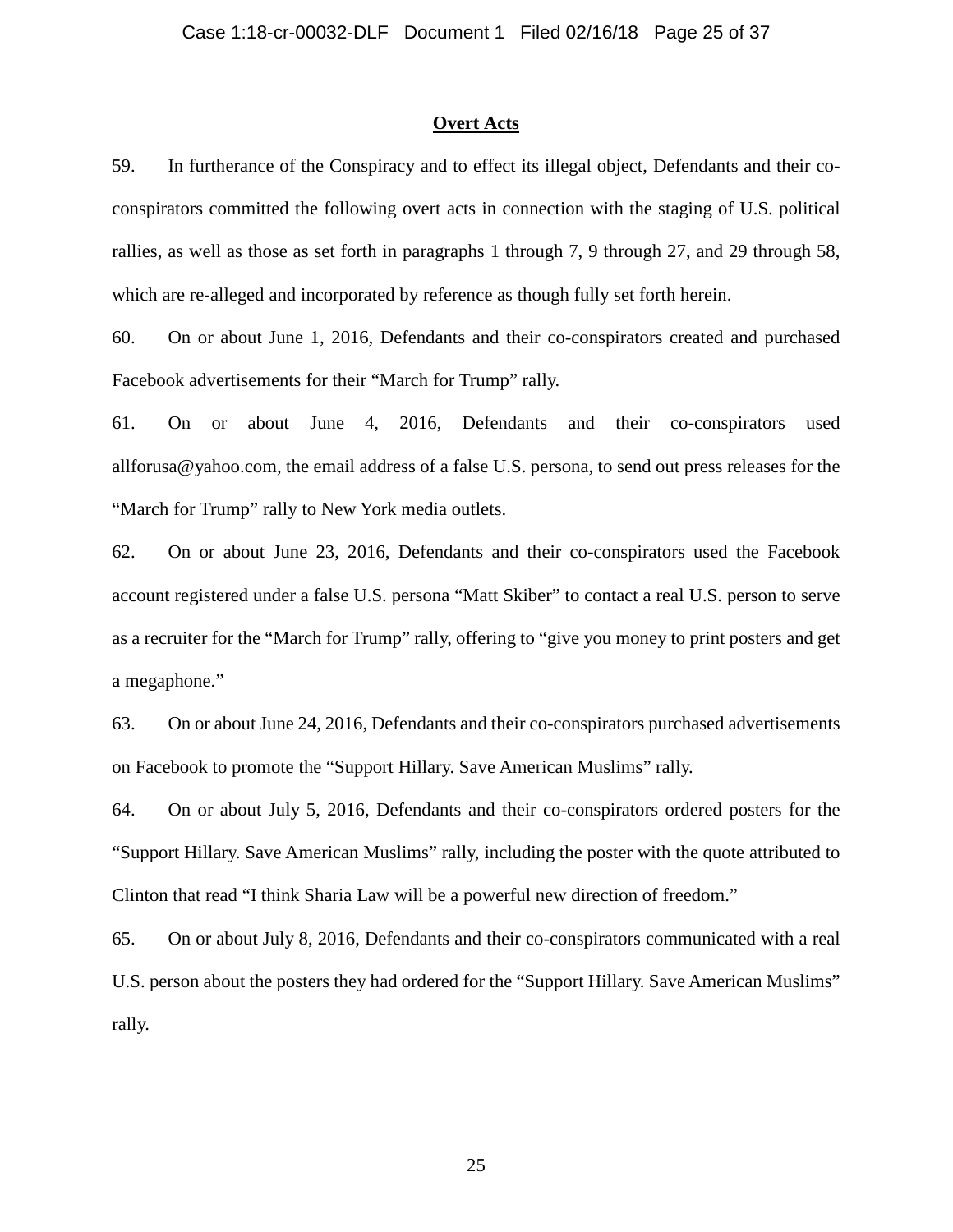### Case 1:18-cr-00032-DLF Document 1 Filed 02/16/18 Page 26 of 37

 66. On or about July 12, 2016, Defendants and their co-conspirators created and purchased Facebook advertisements for the "Down With Hillary" rally in New York.

 67. On or about July 23, 2016, Defendants and their co-conspirators used the email address of a false U.S. persona, joshmilton024@gmail.com, to send out press releases to over thirty media outlets promoting the "Down With Hillary" rally at Trump Tower in New York City.

 68. On or about July 28, 2016, Defendants and their co-conspirators posted a series of tweets through the false U.S. persona account @March\_for\_Trump stating that "[w]e're currently planning a series of rallies across the state of Florida" and seeking volunteers to assist.

 69. On or about August 2, 2016, Defendants and their co-conspirators used the false U.S. persona "Matt Skiber" Facebook account to send a private message to a real Facebook account, "Florida for Trump," set up to assist then-candidate Trump in the state of Florida. In the first message, Defendants and their co-conspirators wrote:

> Hi there! I'm a member of Being Patriotic online community. Listen, we've got an idea. Florida is still a purple state and we need to paint it red. If we lose Florida, we lose America. We can't let it happen, right? What about organizing a YUGE pro-Trump flash mob in every Florida town? We are currently reaching out to local activists and we've got the folks who are okay to be in charge of organizing their events almost everywhere in FL. However, we still need your support. What do you think about that? Are you in?

 70. On or about August 2, 2016, and August 3, 2016, Defendants and their co-conspirators, through the use of a stolen identity of a real U.S. person, T.W., sent emails to certain grassroots groups located in Florida that stated in part:

> My name is [T.W.] and I represent a conservative patriot community named as "Being Patriotic." . . . So we're gonna organize a flash mob across Florida to support Mr. Trump. We clearly understand that the elections winner will be predestined by purple states. And we must win Florida.  $\dots$  We got a lot of volunteers in ~25 locations and it's just the beginning. We're currently choosing venues for each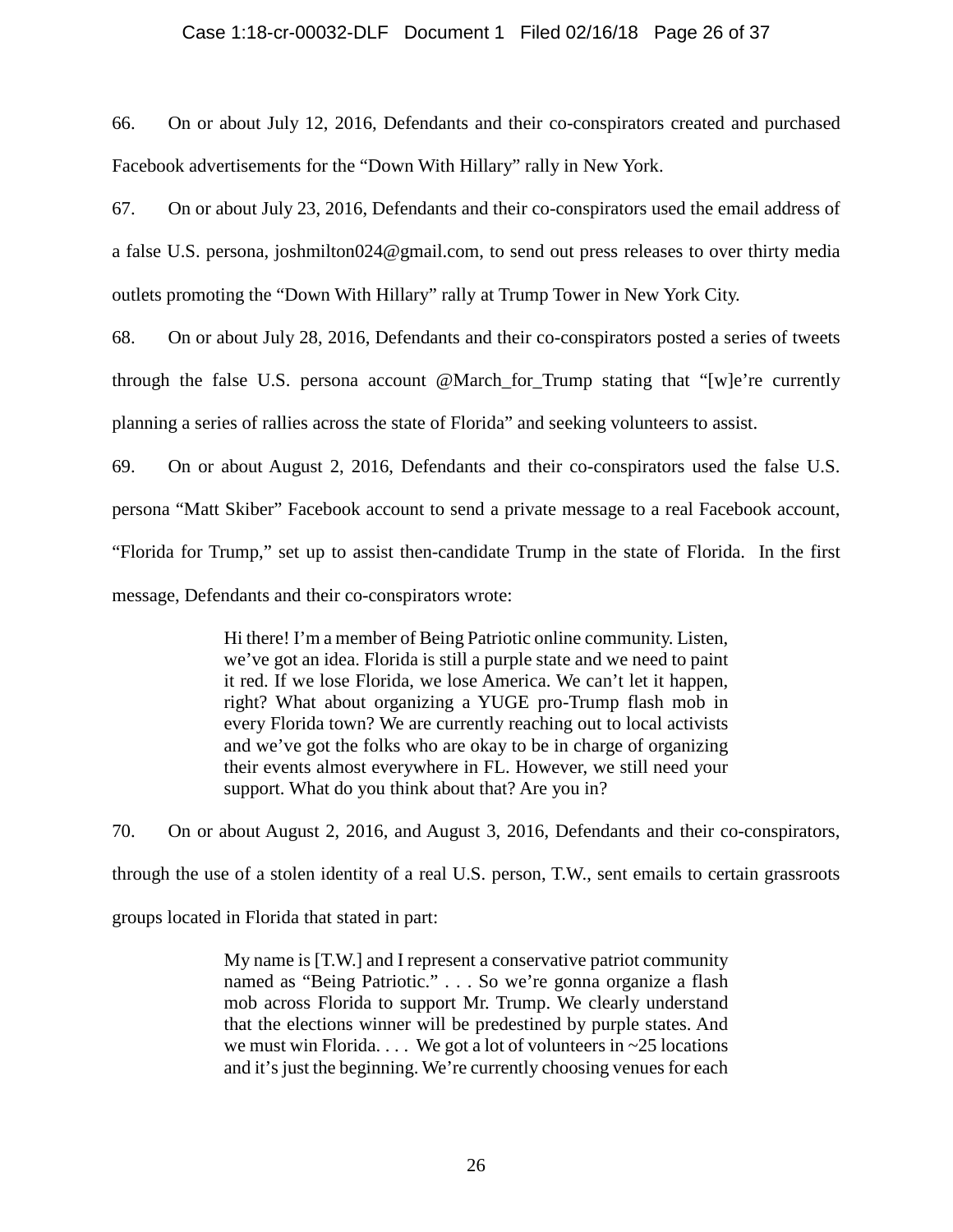location and recruiting more activists. This is why we ask you to spread this info and participate in the flash mob.

 71. On or about August 4, 2016, Defendants and their co-conspirators created and purchased Facebook advertisements for the "Florida Goes Trump" rally. The advertisements reached over 59,000 Facebook users in Florida, and over 8,300 Facebook users responded to the advertisements by clicking on it, which routed users to the ORGANIZATION's "Being Patriotic" page.

 72. Beginning on or about August 5, 2016, Defendants and their co-conspirators used the false U.S. persona @March\_for\_Trump Twitter account to recruit and later pay a real U.S. person to wear a costume portraying Clinton in a prison uniform at a rally in West Palm Beach.

 73. Beginning on or about August 11, 2016, Defendants and their co-conspirators used the false U.S. persona "Matt Skiber" Facebook account to recruit a real U.S. person to acquire signs and a costume depicting Clinton in a prison uniform.

 74. On or about August 15, 2016, Defendants and their co-conspirators received an email at one of their false U.S. persona accounts from a real U.S. person, a Florida-based political activist identified as the "Chair for the Trump Campaign" in a particular Florida county. The activist identified two additional sites in Florida for possible rallies. Defendants and their co-conspirators subsequently used their false U.S. persona accounts to communicate with the activist about logistics and an additional rally in Florida.

 75. On or about August 16, 2016, Defendants and their co-conspirators used a false U.S. persona Instagram account connected to the ORGANIZATION-created group "Tea Party News" to purchase advertisements for the "Florida Goes Trump" rally.

 76. On or about August 18, 2016, the real "Florida for Trump" Facebook account responded to the false U.S. persona "Matt Skiber" account with instructions to contact a member of the Trump Campaign ("Campaign Official 1") involved in the campaign's Florida operations and provided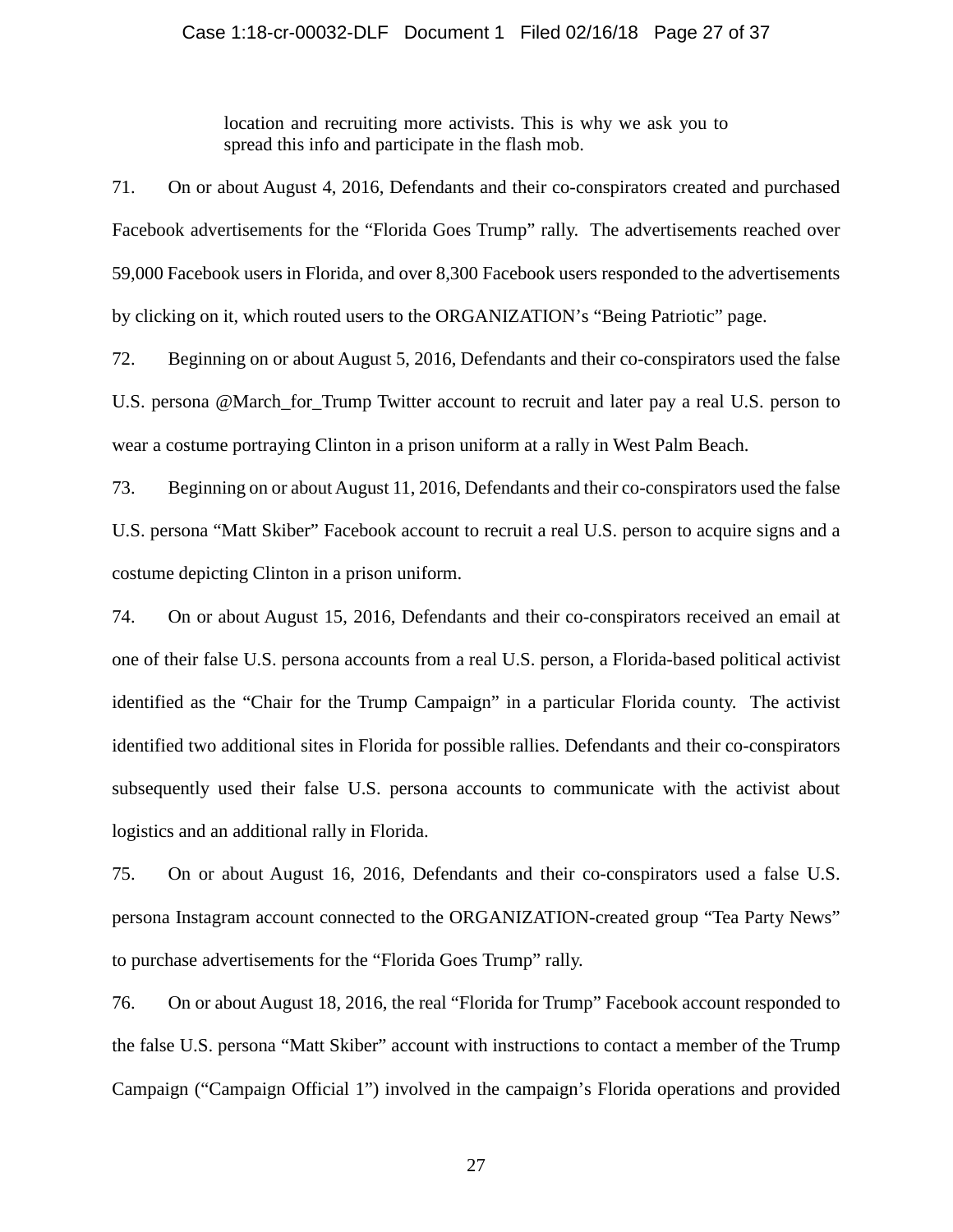### Case 1:18-cr-00032-DLF Document 1 Filed 02/16/18 Page 28 of 37

 Campaign Official 1's email address at the campaign domain donaldtrump.com. On approximately the same day, Defendants and their co-conspirators used the email address of a false U.S. persona, joshmilton024@gmail.com, to send an email to Campaign Official 1 at that donaldtrump.com email account, which read in part:

> Hello [Campaign Official 1], [w]e are organizing a state-wide event in Florida on August, 20 to support Mr. Trump. Let us introduce ourselves first. "Being Patriotic" is a grassroots conservative online movement trying to unite people offline. . . . [W]e gained a huge lot of followers and decided to somehow help Mr. Trump get elected. You know, simple yelling on the Internet is not enough. There should be real action. We organized rallies in New York before. Now we're focusing on purple states such as Florida.

 The email also identified thirteen "confirmed locations" in Florida for the rallies and requested the campaign provide "assistance in each location."

 77. On or about August 18, 2016, Defendants and their co-conspirators sent money via interstate wire to another real U.S. person recruited by the ORGANIZATION, using one of their false U.S. personas, to build a cage large enough to hold an actress depicting Clinton in a prison uniform.

uniform.<br>78. On or about August 19, 2016, a supporter of the Trump Campaign sent a message to the ORGANIZATION-controlled "March for Trump" Twitter account about a member of the Trump Campaign ("Campaign Official 2") who was involved in the campaign's Florida operations and provided Campaign Official 2's email address at the domain donaldtrump.com. On or about the same joshmilton024@gmail.com account to send an email to Campaign Official 2 at that donaldtrump.com email account. day, Defendants and their co-conspirators used the false U.S. personal

 79. On or about August 19, 2016, the real "Florida for Trump" Facebook account sent another message to the false U.S. persona "Matt Skiber" account to contact a member of the Trump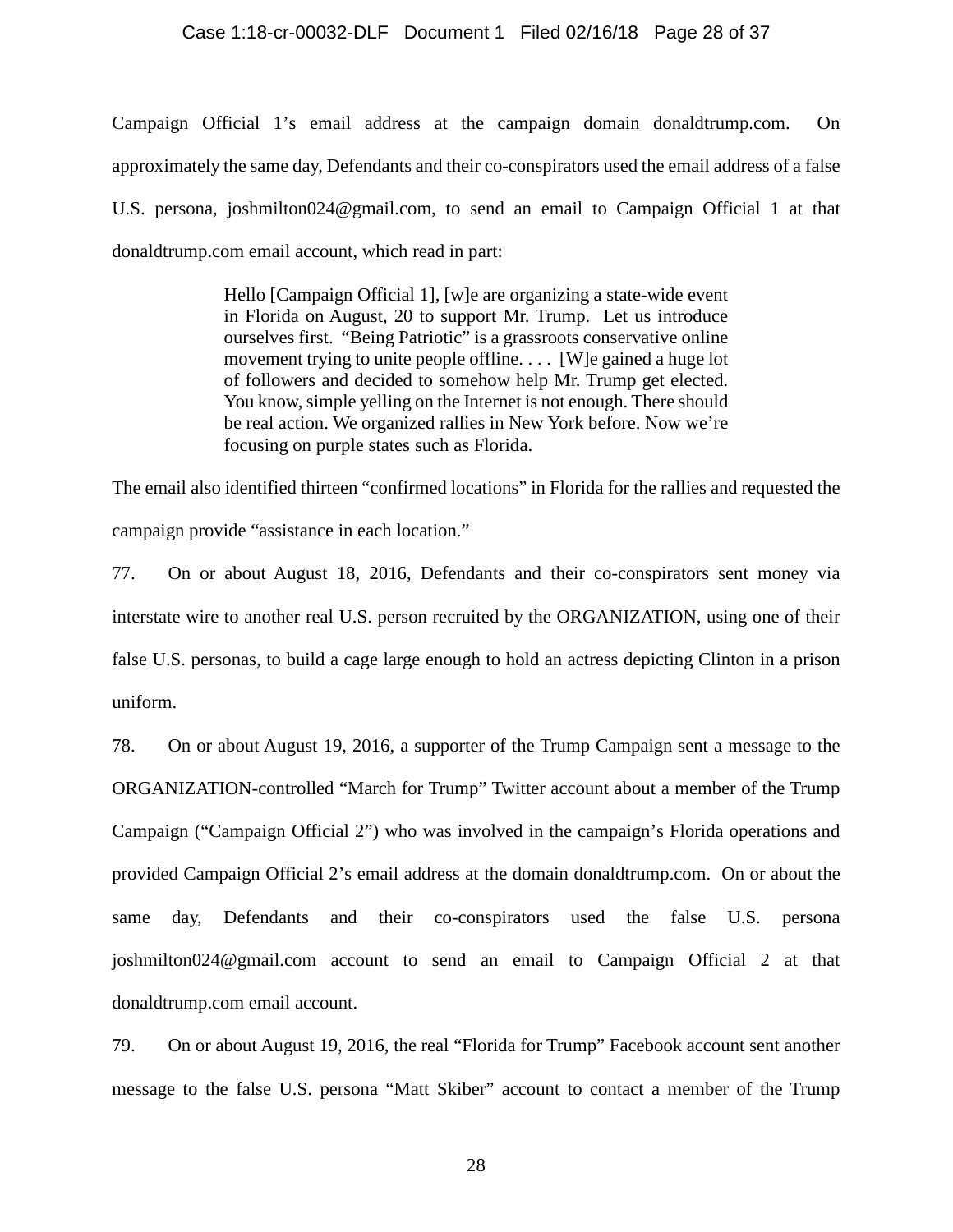# Case 1:18-cr-00032-DLF Document 1 Filed 02/16/18 Page 29 of 37

 Campaign ("Campaign Official 3") involved in the campaign's Florida operations. On or about August 20, 2016, Defendants and their co-conspirators used the "Matt Skiber" Facebook account to contact Campaign Official 3.

 80. On or about August 19, 2016, Defendants and their co-conspirators used the false U.S. persona "Matt Skiber" account to write to the real U.S. person affiliated with a Texas-based grassroots organization who previously had advised the false persona to focus on "purple states like Colorado, Virginia & Florida." Defendants and their co-conspirators told that U.S. person, "We were thinking about your recommendation to focus on purple states and this is what we're organizing in FL." Defendants and their co-conspirators then sent a link to the Facebook event page for the Florida rallies and asked that person to send the information to Tea Party members in Florida. The real U.S. person stated that he/she would share among his/her own social media contacts, who would pass on the information.

 81. On or about August 24, 2016, Defendants and their co-conspirators updated an internal ORGANIZATION list of over 100 real U.S. persons contacted through ORGANIZATION- controlled false U.S. persona accounts and tracked to monitor recruitment efforts and requests. The list included contact information for the U.S. persons, a summary of their political views, and activities they had been asked to perform by Defendants and their co-conspirators.

 82. On or about August 31, 2016, Defendants and their co-conspirators, using a U.S. persona, spoke by telephone with a real U.S. person affiliated with a grassroots group in Florida. That individual requested assistance in organizing a rally in Miami, Florida. On or about September 9, 2016, Defendants and their co-conspirators sent the group an interstate wire to pay for materials needed for the Florida rally on or about September 11, 2016.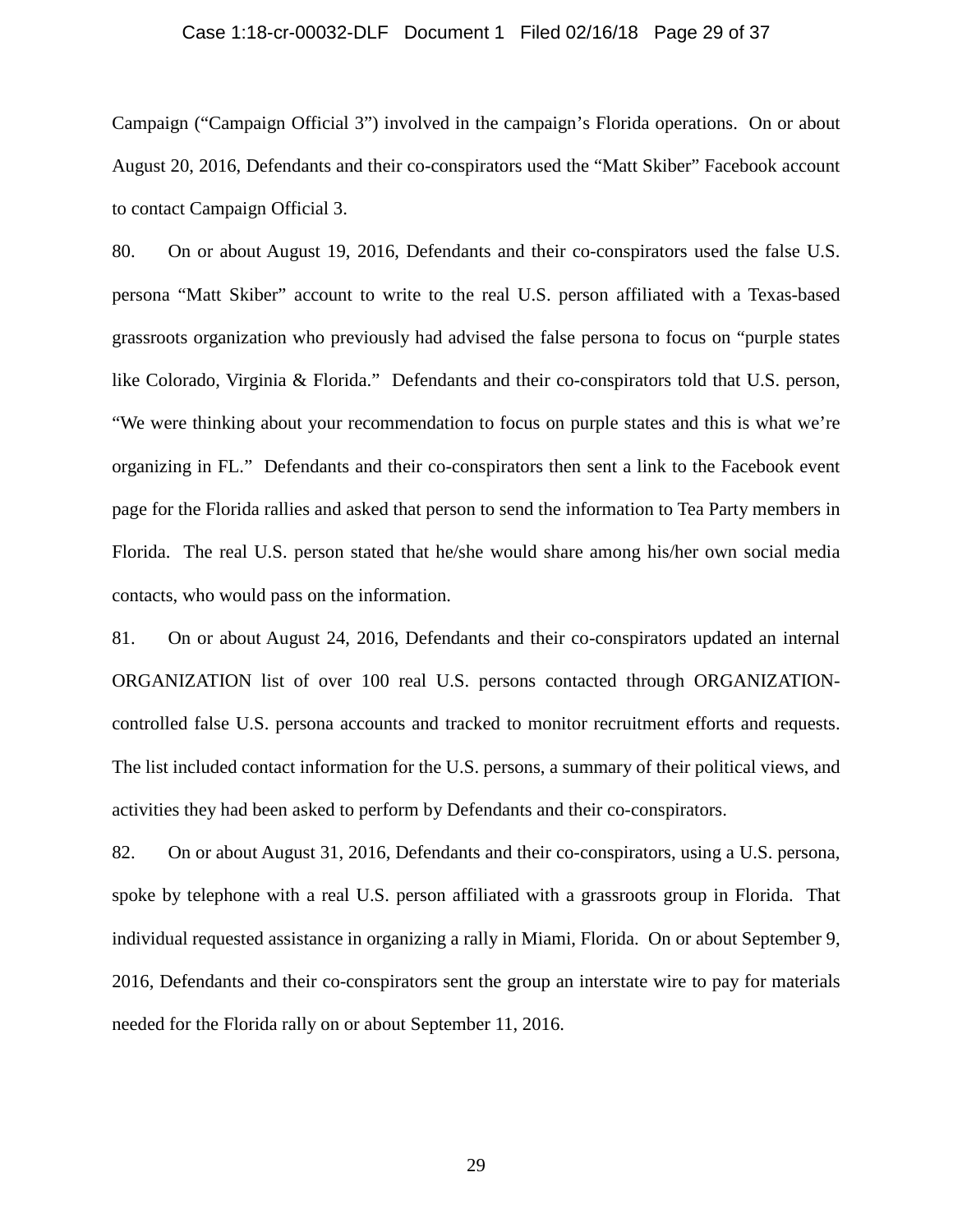### Case 1:18-cr-00032-DLF Document 1 Filed 02/16/18 Page 30 of 37

 83. On or about August 31, 2016, Defendants and their co-conspirators created and purchased Facebook advertisements for a rally they organized and scheduled in New York for September 11, 2016.

2016.<br>84. On or about September 9, 2016, Defendants and their co-conspirators, through a false U.S. persona, contacted the real U.S. person who had impersonated Clinton at the West Palm Beach rally. Defendants and their co-conspirators sent that U.S. person money via interstate wire as an inducement to travel from Florida to New York and to dress in costume at another rally they organized.

<span id="page-29-0"></span>organized.<br>85. On or about September 22, 2016, Defendants and their co-conspirators created and purchased Facebook advertisements for a series of rallies they organized in Pennsylvania called "Miners for Trump" and scheduled for October 2, 2016.

All in violation of Title 18, United States Code, Section 371.

#### **COUNT TWO**

#### **(Conspiracy to Commit Wire Fraud and Bank Fraud)**

 86. Paragraphs 1 through 7, 9 through [27,](#page-10-0) and [29](#page-11-0) through [85](#page-29-0) of this Indictment are re-alleged and incorporated by reference as if fully set forth herein.

 87. From in or around 2016 through present, in the District of Columbia and elsewhere, Defendants INTERNET RESEARCH AGENCY LLC, DZHEYKHUN NASIMI OGLY ASLANOV, and GLEB IGOREVICH VASILCHENKO, together with others known and unknown to the Grand Jury, knowingly and intentionally conspired to commit certain offenses against the United States, to wit:

 a. to knowingly, having devised and intending to devise a scheme and artifice to defraud, and to obtain money and property by means of false and fraudulent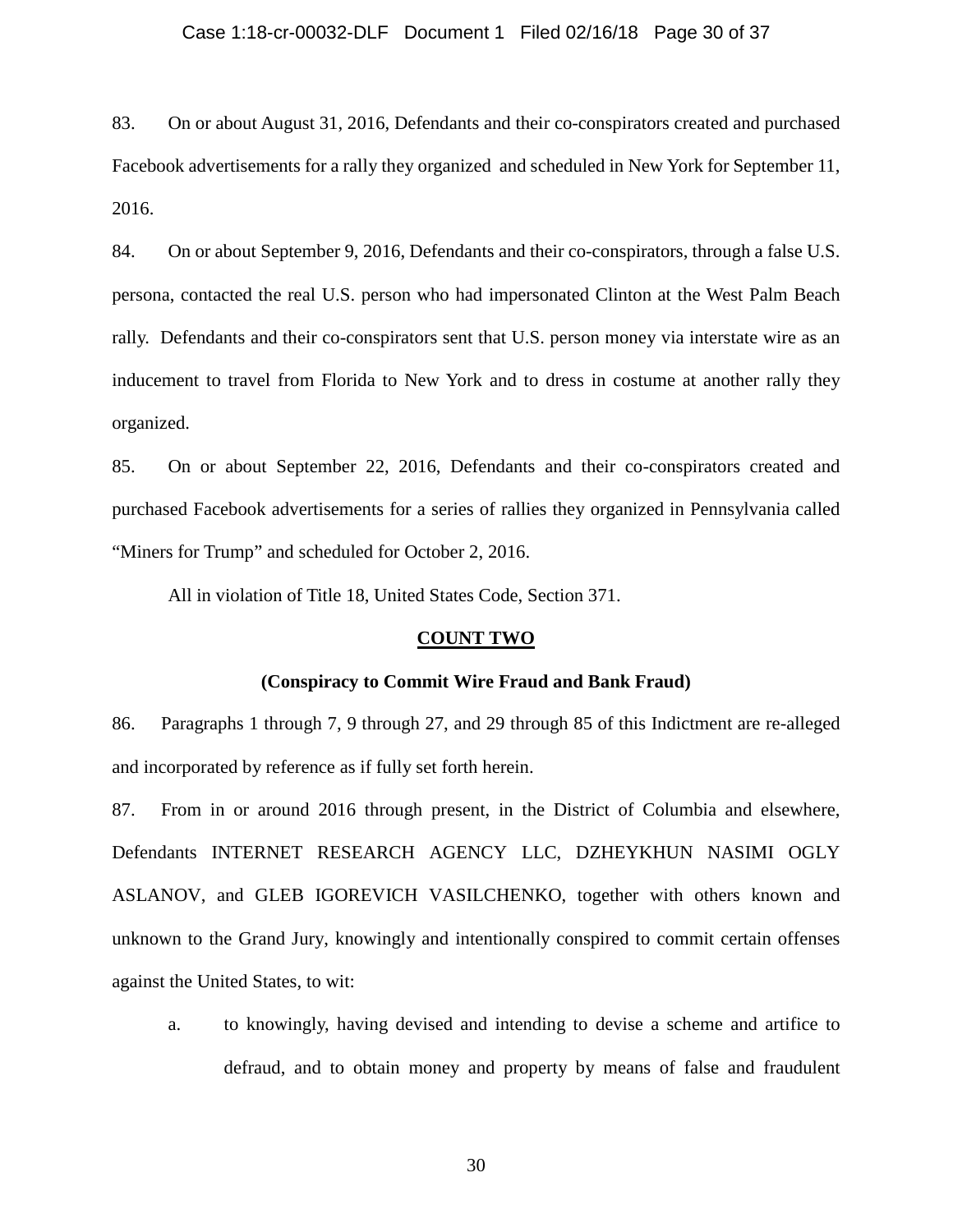pretenses, representations, and promises, transmit and cause to be transmitted, by means of wire communications in interstate and foreign commerce, writings, signs, signals, pictures, and sounds, for the purposes of executing such scheme and artifice, in violation of Title 18, United States Code, Section 1343; and

b. to knowingly execute and attempt to execute a scheme and artifice to defraud a federally insured financial institution, and to obtain monies, funds, credits, assets, securities and other property from said financial institution by means of false and fraudulent pretenses, representations, and promises, all in violation of Title 18, United States Code, Section 1344.

### **Object of the Conspiracy**

88. The conspiracy had as its object the opening of accounts under false names at U.S. financial institutions and a digital payments company in order to receive and send money into and out of the United States to support the ORGANIZATION's operations in the United States and for selfenrichment.

### **Manner and Means of the Conspiracy**

<span id="page-30-0"></span>89. Beginning in at least 2016, Defendants and their co-conspirators used, without lawful authority, the social security numbers, home addresses, and birth dates of real U.S. persons without their knowledge or consent. Using these means of stolen identification, Defendants and their coconspirators opened accounts at a federally insured U.S. financial institution ("Bank 1"), including the following accounts: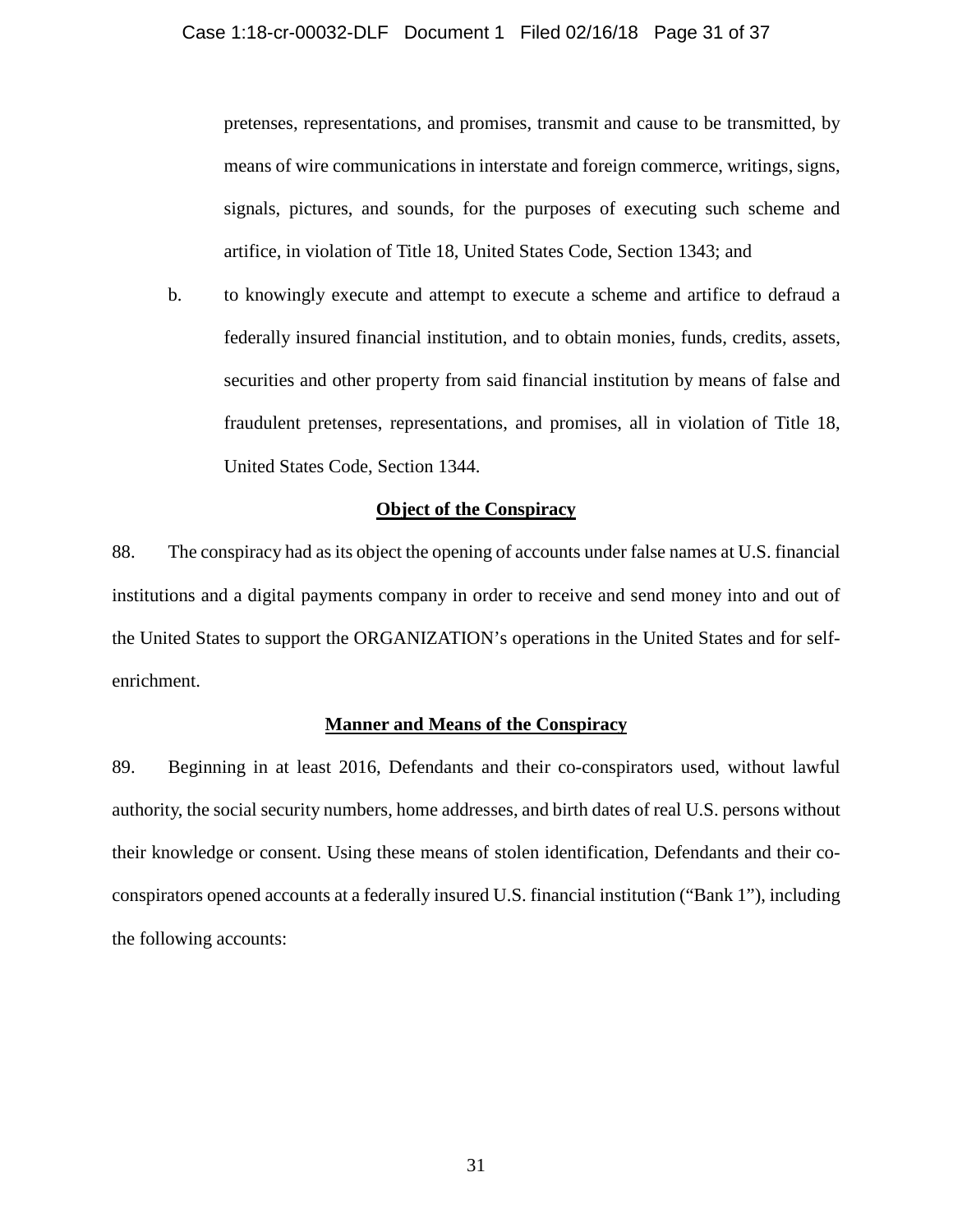| <b>Approximate Date</b> | <b>Account Name</b> | <b>Means of Identification</b>          |
|-------------------------|---------------------|-----------------------------------------|
| June 16, 2016           | T.B.                | Social Security Number<br>Date of Birth |
| July 21, 2016           | A.R.                | Social Security Number<br>Date of Birth |
| July 27, 2016           | T.C.                | Social Security Number<br>Date of Birth |
| August 2, 2016          | T.W.                | Social Security Number<br>Date of Birth |

 90. Defendants and their co-conspirators also used, without lawful authority, the social security numbers, home addresses, and birth dates of real U.S. persons to open accounts at PayPal, a digital payments company, including the following accounts:

| <b>Approximate Date</b> | <b>Initials of Identity</b><br><b>Theft Victim</b> | <b>Means of Identification</b>          |
|-------------------------|----------------------------------------------------|-----------------------------------------|
| June 16, 2016           | T.B.                                               | Social Security Number<br>Date of Birth |
| July 21, 2016           | A.R.                                               | Social Security Number<br>Date of Birth |
| August 2, 2016          | T.W.                                               | Social Security Number<br>Date of Birth |
| November 11, 2016       | J.W.                                               | <b>Home Address</b>                     |
| <b>January 18, 2017</b> | V.S.                                               | Social Security Number                  |

 Defendants and their co-conspirators also established other accounts at PayPal in the names of false and fictitious U.S. personas. Some personas used to register PayPal accounts were the same as the false U.S. personas used in connection with the ORGANIZATION's social media accounts. 91. Defendants and their co-conspirators purchased credit card and bank account numbers from online sellers for the unlawful purpose of evading security measures at PayPal, which used account numbers to verify a user's identity. Many of the bank account numbers purchased by Defendants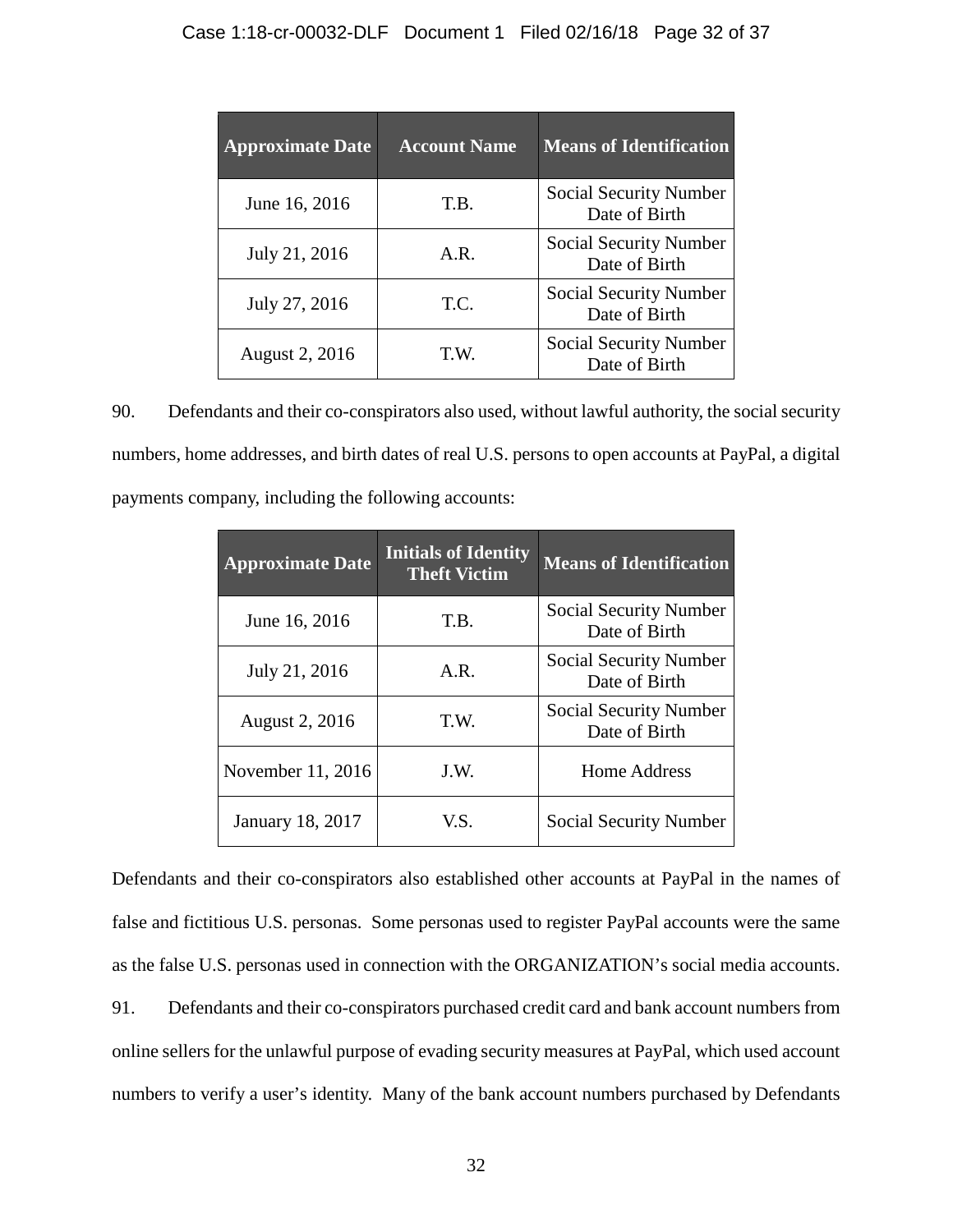# Case 1:18-cr-00032-DLF Document 1 Filed 02/16/18 Page 33 of 37

 and their co-conspirators were created using the stolen identities of real U.S. persons. After purchasing the accounts, Defendants and their co-conspirators submitted these bank account numbers to PayPal.

 92. On or about the dates identified below, Defendants and their co-conspirators obtained and used the following fraudulent bank account numbers for the purpose of evading PayPal's security measures:

| <b>Approximate Date</b> | <b>Card/Bank Account</b><br><b>Number</b> | <b>Financial</b><br><b>Institution</b> | <b>Email Used to Acquire</b><br><b>Account Number</b> |
|-------------------------|-------------------------------------------|----------------------------------------|-------------------------------------------------------|
| June 13, 2016           | xxxxxxxx8902                              | Bank 2                                 | wemakeweather@gmail.com                               |
| June 16, 2016           | xxxxxx8731                                | Bank 1                                 | allforusa@yahoo.com                                   |
| July 21, 2016           | xxxxxx2215                                | Bank 3                                 | antwan_8@yahoo.com                                    |
| August 2, 2016          | xxxxxx5707                                | Bank 1                                 | xtimwaltersx@gmail.com                                |
| October 18, 2016        | xxxxxxxxx5792                             | Bank 4                                 | unitedvetsofamerica@gmail.com                         |
| October 18, 2016        | xxxxxxxx4743                              | Bank 4                                 | patriototus@gmail.com                                 |
| November 11, 2016       | xxxxxxxxx2427                             | Bank 4                                 | beautifullelly@gmail.com                              |
| November 11, 2016       | xxxxxxxxx7587                             | Bank 5                                 | staceyredneck@gmail.com                               |
| November 11, 2016       | xxxxxxxx7590                              | Bank 5                                 | ihatecrime1@gmail.com                                 |
| November 11, 2016       | xxxxxxxx1780                              | Bank 6                                 | staceyredneck@gmail.com                               |
| November 11, 2016       | xxxxxxxx1762                              | Bank 6                                 | ihatecrime1@gmail.com                                 |
| December 13, 2016       | xxxxxxxx6168                              | Bank 6                                 | thetaylorbrooks@aol.com                               |
| March 30, 2017          | xxxxxxxxx6316                             | Bank 3                                 | wokeaztec@outlook.com                                 |
| March 30, 2017          | xxxxxx9512                                | Bank 3                                 | wokeaztec@outlook.com                                 |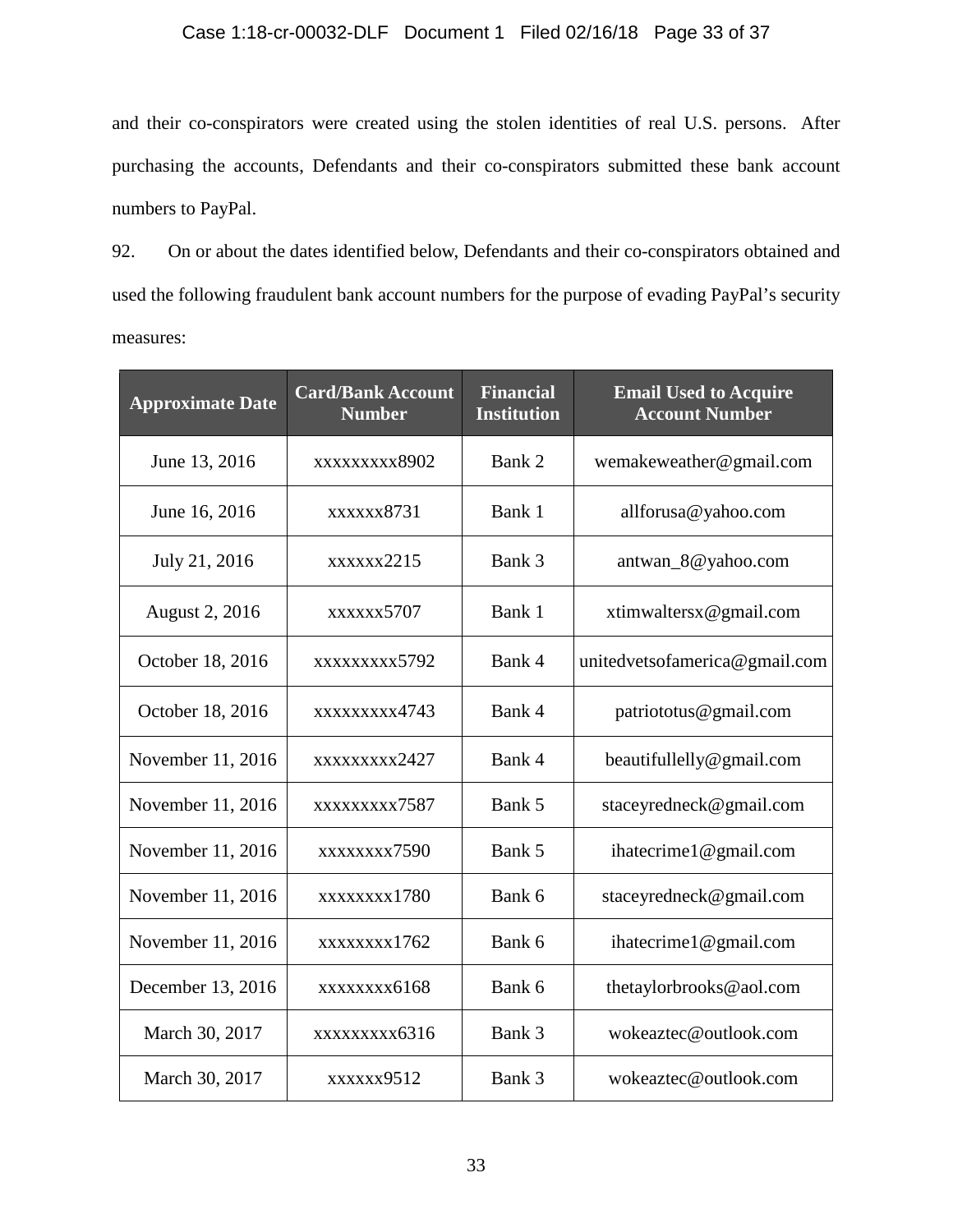### Case 1:18-cr-00032-DLF Document 1 Filed 02/16/18 Page 34 of 37

 93. Additionally, and in order to maintain their accounts at PayPal and elsewhere, including online cryptocurrency exchanges, Defendants and their co-conspirators purchased and obtained false identification documents, including fake U.S. driver's licenses. Some false identification documents obtained by Defendants and their co-conspirators used the stolen identities of real U.S. persons, including U.S. persons T.W. and J.W.

 94. After opening the accounts at Bank 1 and PayPal, Defendants and their co-conspirators used them to receive and send money for a variety of purposes, including to pay for certain ORGANIZATION expenses. Some PayPal accounts were used to purchase advertisements on Facebook promoting ORGANIZATION-controlled social media accounts. The accounts were also used to pay other ORGANIZATION-related expenses such as buttons, flags, and banners for rallies.

<span id="page-33-0"></span>rallies.<br>95. Defendants and their co-conspirators also used the accounts to receive money from real U.S. persons in exchange for posting promotions and advertisements on the ORGANIZATION- controlled social media pages. Defendants and their co-conspirators typically charged certain U.S. merchants and U.S. social media sites between 25 and 50 U.S. dollars per post for promotional content on their popular false U.S. persona accounts, including Being Patriotic, Defend the 2nd, and Blacktivist.

All in violation of Title 18, United States Code, Section 1349.

#### **COUNTS THREE THROUGH EIGHT**

#### **(Aggravated Identity Theft)**

 96. Paragraphs 1 through 7, 9 through [27,](#page-10-0) and [29](#page-11-0) through [85,](#page-29-0) and [89](#page-30-0) through [95](#page-33-0) of this Indictment are re-alleged and incorporated by reference as if fully set forth herein.

97. On or about the dates specified below, in the District of Columbia and elsewhere,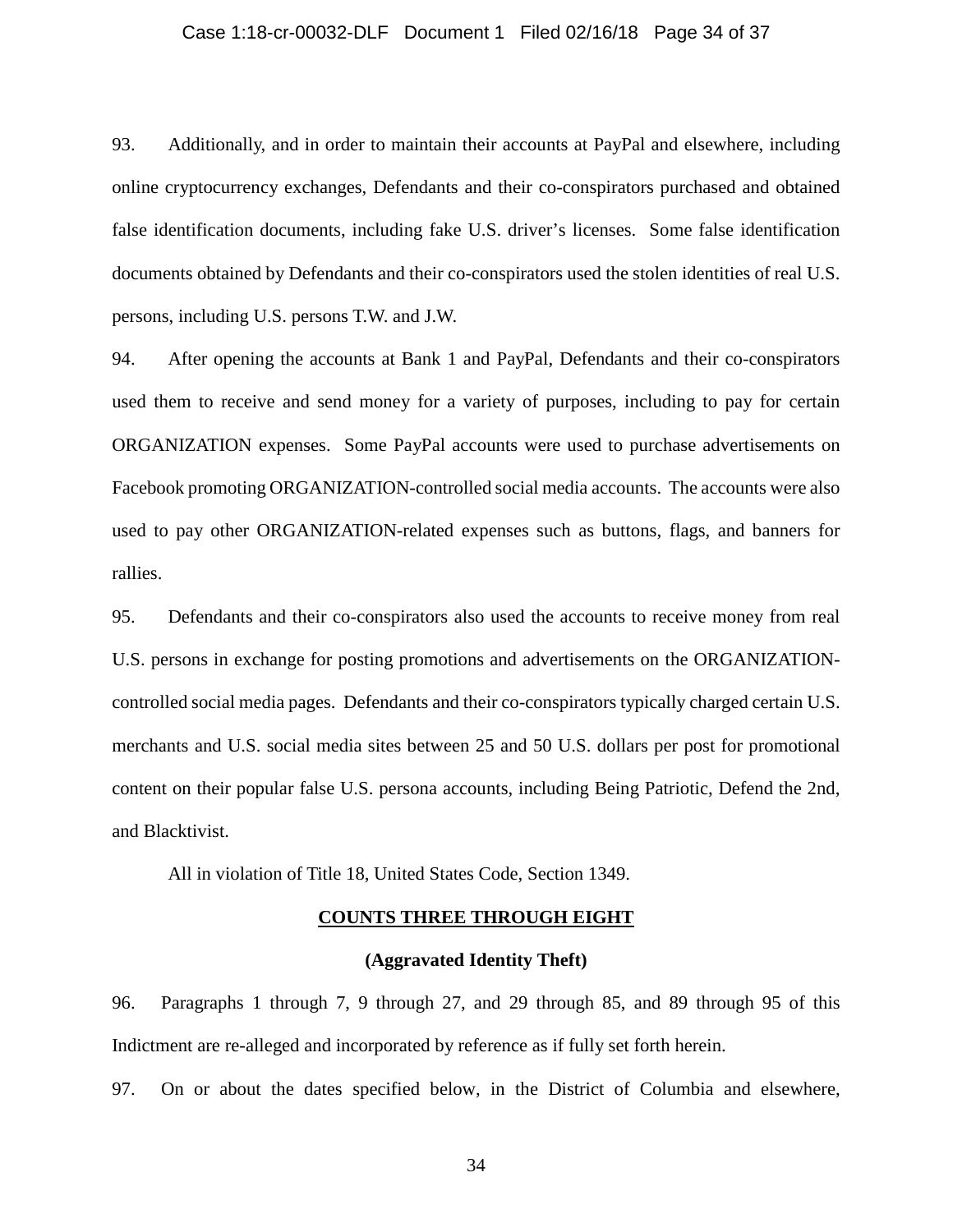# Case 1:18-cr-00032-DLF Document 1 Filed 02/16/18 Page 35 of 37

 Defendants INTERNET RESEARCH AGENCY LLC, DZHEYKHUN NASIMI OGLY ASLANOV, GLEB IGOREVICH VASILCHENKO, IRINA VIKTOROVNA KAVERZINA, and VLADIMIR VENKOV did knowingly transfer, possess, and use, without lawful authority, a means of identification of another person during and in relation to a felony violation enumerated in 18 U.S.C. § 1028A(c), to wit, wire fraud and bank fraud, knowing that the means of identification belonged to another real person:

| Count | <b>Approximate Date</b> | <b>Initials of Identity</b><br><b>Theft Victim</b> | <b>Means of Identification</b>                 |
|-------|-------------------------|----------------------------------------------------|------------------------------------------------|
| 3     | June 16, 2016           | T.B.                                               | <b>Social Security Number</b><br>Date of Birth |
| 4     | July 21, 2016           | A.R.                                               | <b>Social Security Number</b><br>Date of Birth |
| 5     | July 27, 2016           | T.C.                                               | <b>Social Security Number</b><br>Date of Birth |
| 6     | August 2, 2016          | T.W.                                               | <b>Social Security Number</b><br>Date of Birth |
| 7     | January 18, 2017        | V.S.                                               | Social Security Number                         |
| 8     | May 19, 2017            | J.W.                                               | <b>Home Address</b><br>Date of Birth           |

All in violation of Title 18, United States Code, Sections 1028A(a)(1) and 2.

#### **FORFEITURE ALLEGATION**

98. Pursuant to Federal Rule of Criminal Procedure 32.2, notice is hereby given to Defendants that the United States will seek forfeiture as part of any sentence in accordance with Title 18, United States Code, Sections 981(a)(1)(C) and 982(a)(2), and Title 28, United States Code, Section 2461(c), in the event of Defendants' convictions under Count Two of this Indictment. Upon conviction of the offense charged in Count Two, Defendants INTERNET RESEARCH AGENCY LLC, DZHEYKHUN NASIMI OGLY ASLANOV, and GLEB IGOREVICH VASILCHENKO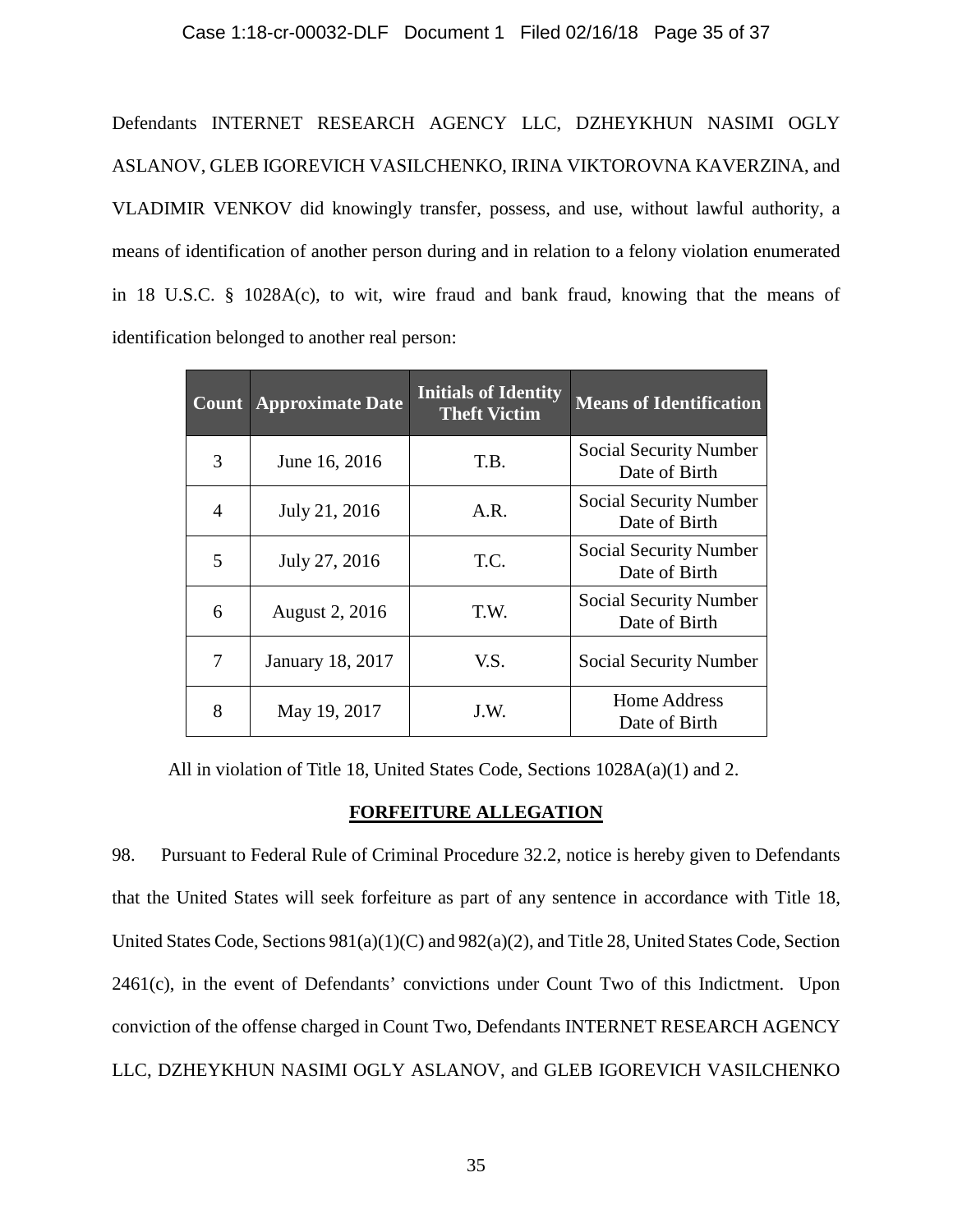# Case 1:18-cr-00032-DLF Document 1 Filed 02/16/18 Page 36 of 37

shall forfeit to the United States any property, real or personal, which constitutes or is derived from proceeds traceable to the offense of conviction. Upon conviction of the offenses charged in Counts Three through Eight, Defendants INTERNET RESEARCH AGENCY LLC, DZHEYKHUN NASIMI OGLY ASLANOV, GLEB IGOREVICH VASILCHENKO, IRINA VIKTOROVNA KAVERZINA, and VLADIMIR VENKOV shall forfeit to the United States any property, real or personal, which constitutes or is derived from proceeds traceable to the offense(s) of conviction. Notice is further given that, upon conviction, the United States intends to seek a judgment against each Defendant for a sum of money representing the property described in this paragraph, as applicable to each Defendant (to be offset by the forfeiture of any specific property).

### **Substitute Assets**

99. If any of the property described above as being subject to forfeiture, as a result of any act or omission of any defendant --

- a. cannot be located upon the exercise of due diligence;
- b. has been transferred or sold to, or deposited with, a third party;
- c. has been placed beyond the jurisdiction of the court;
- d. has been substantially diminished in value; or
- e. has been commingled with other property that cannot be subdivided without difficulty;